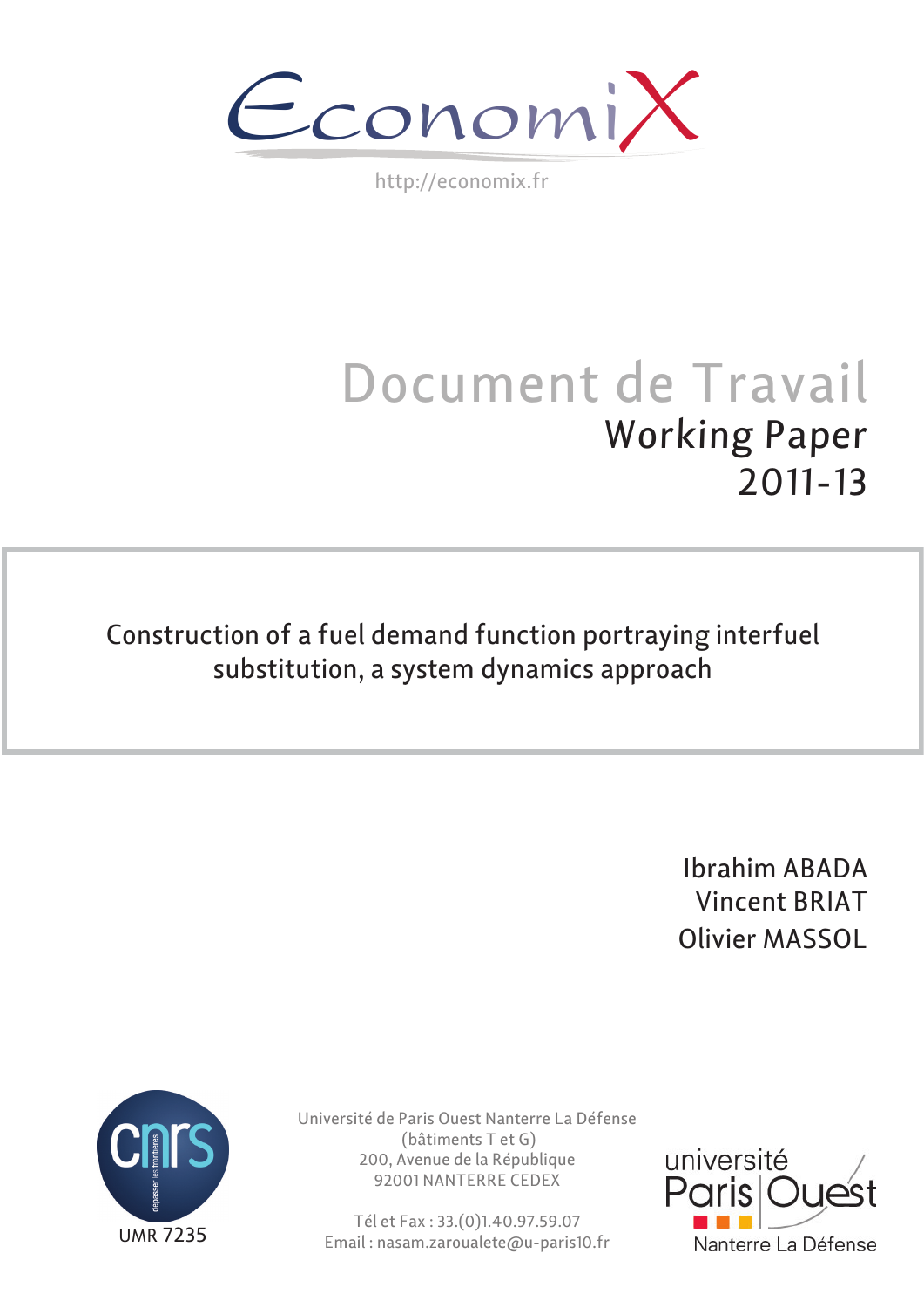# Construction of a fuel demand function portraying interfuel substitution, a system dynamics approach.

Ibrahim ABADA<sup>\*</sup>, Vincent BRIAT<sup>†</sup> Olivier MASSOL<sup>‡</sup>

#### Abstract

Most of the recent numerical market equilibrium models of natural gas markets use imperfect competition assumptions. These models are typically embedded with an oversimplified representation of the demand side, usually a single-variable affine function, that does not capture any dynamic adjustment to past prices. To remedy this, we report an effort to construct an enhanced functional specification using the system dynamics-based model of Moxnes (1987, 1990). Thanks to a vintage representation of capital stock, this putty-clay model captures the effect of both past and current energy prices on fuel consumption. Using a re-calibrated version of this model, we first confirm the pertinence of this modeling framework to represent interfuel substitutions at different fuel prices in the industrial sector. Building on these findings, a dynamic functional specification of the demand function for natural gas is then proposed and calibrated.

## 1 Introduction

A casual look at the newspaper headlines suggests that concerns connected with the natural gas sector are now back on top of policy makers' agenda. The reasons for this renewed interest are numerous and include: a rapid globalization of the natural gas trade (Victor et al., 2006), the rising share of gas technologies in the power generation sector inducing, in both Europe and Asia, an increased dependence on foreign sources (Honoré, 2010), and the recent emergence of a Gas Exporting Countries Forum that is often depicted as an embryonic cartel (Massol and Tchung-Ming, 2010).

Unsurprisingly, this context has triggered a renewed interest for energy economics models aimed at analyzing this industry. In particular, several partial equilibrium models in the vein of those pioneered in Mathiesen et al. (1987) have recently been proposed to represent the imperfect competition among gas producers (Boots et al., 2004; Egging and Gabriel, 2006; Holz et al., 2008). Besides the policy-oriented analyses provided in these articles, these detailed numerical models can be very useful for corporate planning purposes. For example, a firm that considers an investment in a large and lumpy gas transmission infrastructure may take advantage of these powerful tools to assess the relative appeal of various alternative routes by comparing the long-run impacts of the proposed infrastructure on the

<sup>∗</sup>EDF Research and Development, IFP Energies Nouvelles and EconomiX-CNRS, University of Paris 10, France

<sup>†</sup>EDF Research and Development, France

<sup>‡</sup>Center for Economics and Management, IFP School, France and Department of Economics, City University, UK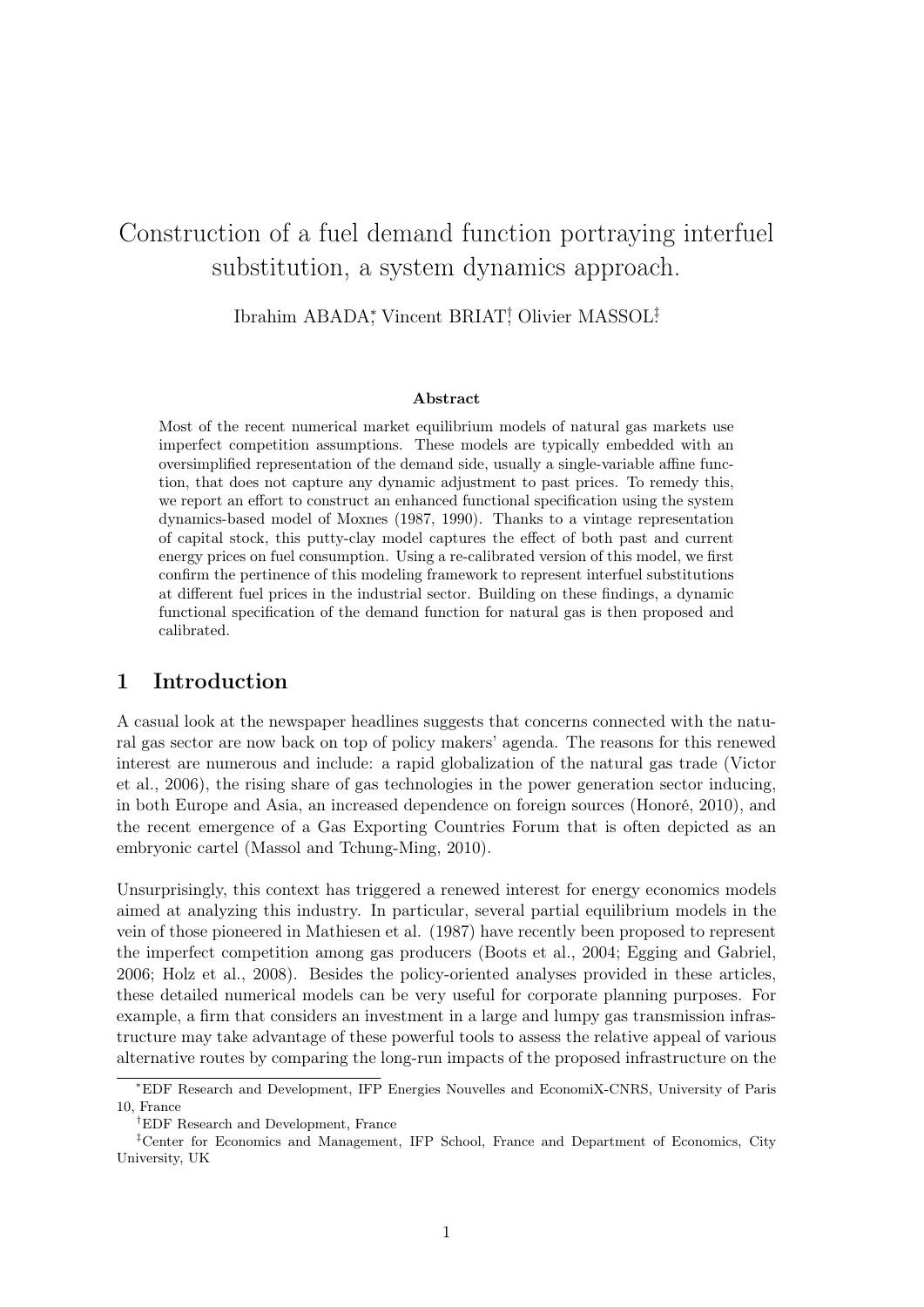markets outcome. Despite their great merits<sup>1</sup>, these models are not exempt from flaws. One of their most striking problems is connected with the relatively rudimentary treatment of the demand side, which is usually oversimplified to an affine inverse demand function. Indeed, a recent meticulous assessment of these models underlines that these contributions rely either on somewhat obsolete information on gas demand function or on more or less arbitrary calibration (Smeers, 2008, p.12). As the outcomes of a market equilibrium model based on the Cournot oligopoly theory are indubitably impacted by the price elasticity of the demand (Tirole, 1988), some further investigations are clearly required to obtain a more satisfactory functional specification of the demand for natural gas. Such a functional form will have to take into account both the substitutability of natural gas by other fuels and the adjustment dynamics of consumption in reaction to fuel prices. This statement provides the motivation for this paper.

Energy demand modeling has become a very productive activity since the 1970s. Indeed, a very large literature has approached the question using econometric analyses. As far as interfuel substitution is concerned, we can distinguish between early empirical specifications based on, for example, discrete choice models as in Joskow and Mishkin (1977), and models predicted on theory where a flexible functional form is aimed at being estimated in coherence with standard microeconomic assumptions (profit or utility maximizing behavior, 0-degree homogeneity of the demand function, symmetry, law of demand, etc.) as in, for example, Fuss (1977), Pindyck (1979), Considine and Mount (1984), or Urga and Walters (2003). Notwithstanding the immense value of these statistical approaches, it must be acknowledged that putting theory to work to model energy demand can turn out to be far from a sinecure because of numerous practical considerations (cf. the informed list reported in Watkins, 1992). For example, practitioners may be compelled to adopt a more simplified dynamic specification to model short- and long-run effects than those recommended by theoretical arguments based on an assumed dynamic optimization behavior (Watkins, 1992). This type of consideration may turn out to be problematical if the obtained demand model is aimed at being embedded within a decision-support tool designed to serve the needs of users (corporate planners and executives) who may have forgotten some of their statistical education and could feel uncomfortable with a modeled dynamics that hardly mimics their a priori mental representation of a putty-clay type of dynamics. To increase their confidence with the model's validity, modelers can look for an approach that endeavors to build on their detailed understanding of the gas industry. Given the strong record of applications of system dynamics for strategic modeling purposes (Sterman, 2000; Morecroft, 2007), this technique constitutes an appealing methodology.

Numerous system dynamics-based models have been developed for energy planning purposes. A non-exhaustive list includes:  $(i)$  the models originating from research initiated at Dartmouth College in the late 1970s and then refined during nearly two decades to support energy policy analyses conducted by the US federal administration (Naill, 1977; Naill, 1992; Naill et al., 1992; Wood and Geizner, 1997), (ii) the broad approach of Sterman (1981) that analyzed the US energy transition with an integrated energy-economy model and the extended climate-economy model of Fiddaman  $(1997)$ ,  $(iii)$  the numerous models surveyed in Ford (1997) that are aimed at informing electric utility policies and  $(iv)$  the models dedicated to the oil and/or gas industries such as Davidsen et al. (1990), Olaya and Dyner (2005), Chi et al. (2009) and Ponzo et al. (2011).

<sup>&</sup>lt;sup>1</sup>For example, they capture a very detailed representation of the supply side of the natural gas industry including: transmission network, production constraints, etc.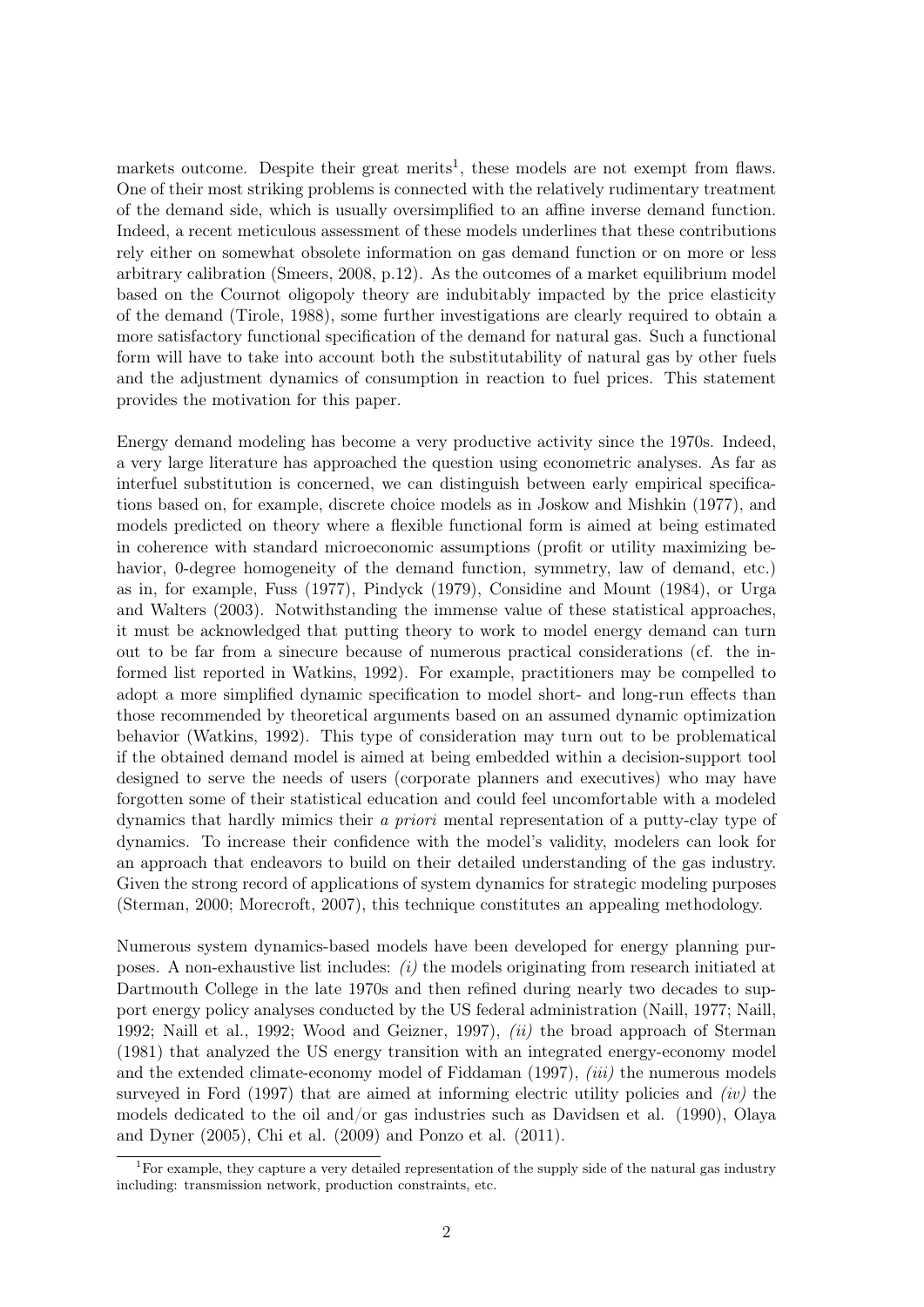Since the 1980s, an impressive stream of research that encompasses all the facets of natural resources (economic, management, policy) has been conducted in Norway. As far as natural gas is concerned, the affluence and diversity of this "Norwegian school" is well exemplified in Golombek et al. (1987). Amusingly, this book that contains the Cournot equilibrium model of Mathiesen et al. (1987) mentioned above also includes Moxnes (1987), a putty-clay model of OECD-European industrial energy demand that presented a very good explanation of historical fuel substitution during the period 1960-1983. In a subsequent study (Moxnes, 1990), it has been shown that this framework can also provide a very good fit to an historical time-series of fuel choices in OECD-European electricity production. In this contribution, we propose to take advantage of this system dynamics methodology to select and estimate a more satisfactory demand function aimed at being implemented in an imperfect competition model (Abada et al., 2010). To do so, an updated version of this system dynamics-based model is first presented and recalibrated to check the capability of this approach to explain the substitutions between the three main fuels: oil, coal and natural gas. The model is then simulated to generate data that depict the dependence of fuel consumption over fuel prices. Based on these "pseudo data", an interesting functional form is proposed to model the demand function for natural gas, that can be generalized to the three fuels.

The article is organized as follows: section 2 provides a brief review of the methodology presented in Moxnes (1987, 1990). The results obtained with a calibrated model are given in Section 3. In section 4, the system dynamics model is then put to work to construct an adapted demand function. The last section summarizes the conclusions.

# 2 The model

In this section, we briefly review the model detailed in Moxnes (1987). This model aims at predicting the consumption of coal, oil and natural gas observed at time  $t$  using both the historical and current values of fuel prices, and the history and current value of the overall demand for hydrocarbon fuels. In this model, the dynamics of interfuel substitution involves a distinction between the flow of freshly installed equipment, and the stocks of existing equipment that is represented by two vintages of capital. The model is based on a putty-clay framework and assumes that the choice of fuels can be freely adjusted ex ante, whereas no substitution is possible ex post. Thanks to this decomposition, the model captures the irreversibility associated with the decision to install and operate a durable burning equipment.

To begin with, table 1 clarifies the model boundaries and divides the variables and parameters into those endogenous and those exogenous to the model:

To simplify, the fuel options are indexed by an integer  $i$  and the fuel option coal (respectively oil, and natural gas) is labeled 1 (respectively 2, and 3). The fuel shares in the new burning equipment installed at time  $t$  are assumed to be determined by the relative cost of the three fuel options. The total cost  $C_i$  of fuel option i is given by the following formula:

$$
C_i = \frac{CC_i}{PBT_i} + OO_i + \frac{P_i + Q_{CO_2i} \cdot P_{CO_2}}{E_i} - PR_i ,
$$
 (1)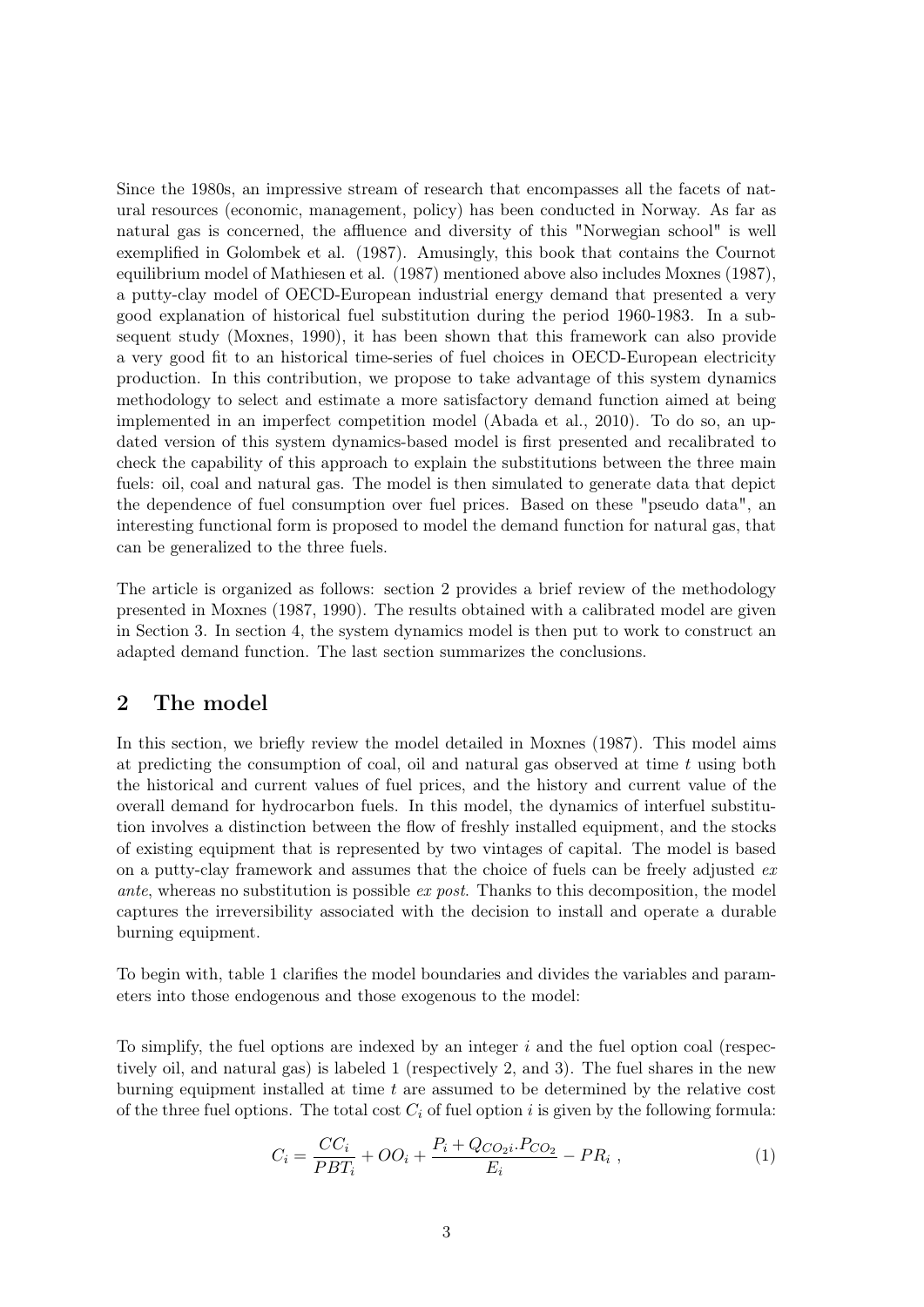| Endogenous                                          | <b>Exogenous</b>         |
|-----------------------------------------------------|--------------------------|
| Investment in new burning equipment                 | Total energy consumption |
| Fuel shares in newly installed equipment            | Fuel market prices       |
| Installed burning capacity per fuel option          |                          |
| Capacity utilization factors of installed equipment |                          |
| Consumption of the various fuels                    |                          |

Table 1: An overview of the model boundaries

where  $CC_i$  is the capital cost,  $PBT_i$  is the associated payback time,  $OO_i$  denotes the operating cost (fuel and carbon cost excluded),  $P_i$  is the fuel price,  $P_{CO_2}$  is the price of  $CO_2$ if any,  $Q_{CO_2}$  is the CO<sub>2</sub> emission factor of fuel *i*,  $E_i$  is the burner efficiency, and  $PR_i$  is a premium, that is, a parameter that reflects the miscellaneous unmodeled features of fuel i such as flexibility, availability, consumption inertia, etc. In Moxnes (1987,1990), the price of CO<sup>2</sup> has not been taken into account.

The share  $s_i$  of fuel option i in the new burning equipment is determined by the relative cost of the three fuel options. The following multinomial logit model is used:

$$
s_i = \frac{e^{-\alpha C_i}}{\sum_i e^{-\alpha C_i}} \tag{2}
$$

where  $\alpha$  is a (non-negative) parameter, and  $C_i$  are the total costs defined in (1). By construction, the obtained shares satisfy  $\forall i, s_i \in [0, 1]$  and  $\sum_i s_i = 1$ . In addition, the share  $s_i$ is, *ceteris paribus*, a decreasing function of the fuel price  $P_i$ . Besides, one may notice that shares are determined on the basis of differences in total costs and thus differences in the values of the premiums. As these are adjustable parameters, it may be easier to determine a reference point: hereafter, the premium for coal  $PR_1$  has thus been set equal to 0. It is also interesting to underline that the presence of exponents in the logit formula tends to accentuate the differences in total costs as they are converted into fuel choices. A small value of  $\alpha$  translates into equal shares for all fuels, whereas a large value of  $\alpha$  indicates that minor differences in total cost lead to major differences in the resulting fuel shares.<sup>2</sup> Actually, the validity of this logit model conceptually presupposes a "macroscopic" perspective, meaning that the energy system under scrutiny must contain a large enough number of individual decision-makers.

In this model, capital is measured in units of capacity to burn fuels (that is, in energy unit per unit of time). Thus, the total investment  $I$  represents the overall capacity of new burning equipment. The total investment in new equipment associated with the fuel option  $i$  is denoted  $I_i$  and satisfies:

$$
I_i = s_i I. \tag{3}
$$

We can now detail the dynamics of fuel substitution. As mentioned above, a vintaging structure is used to portray the aging process of installed equipment. Here, two vintages of capital are kept track of. A more precise description of the aging process should consider

<sup>&</sup>lt;sup>2</sup>In Moxnes (1990), an informed interpretation is given for  $\alpha$ : if the total costs follow a Weibull distribution,  $\alpha$  is inversely proportional to the standard deviation of this distribution.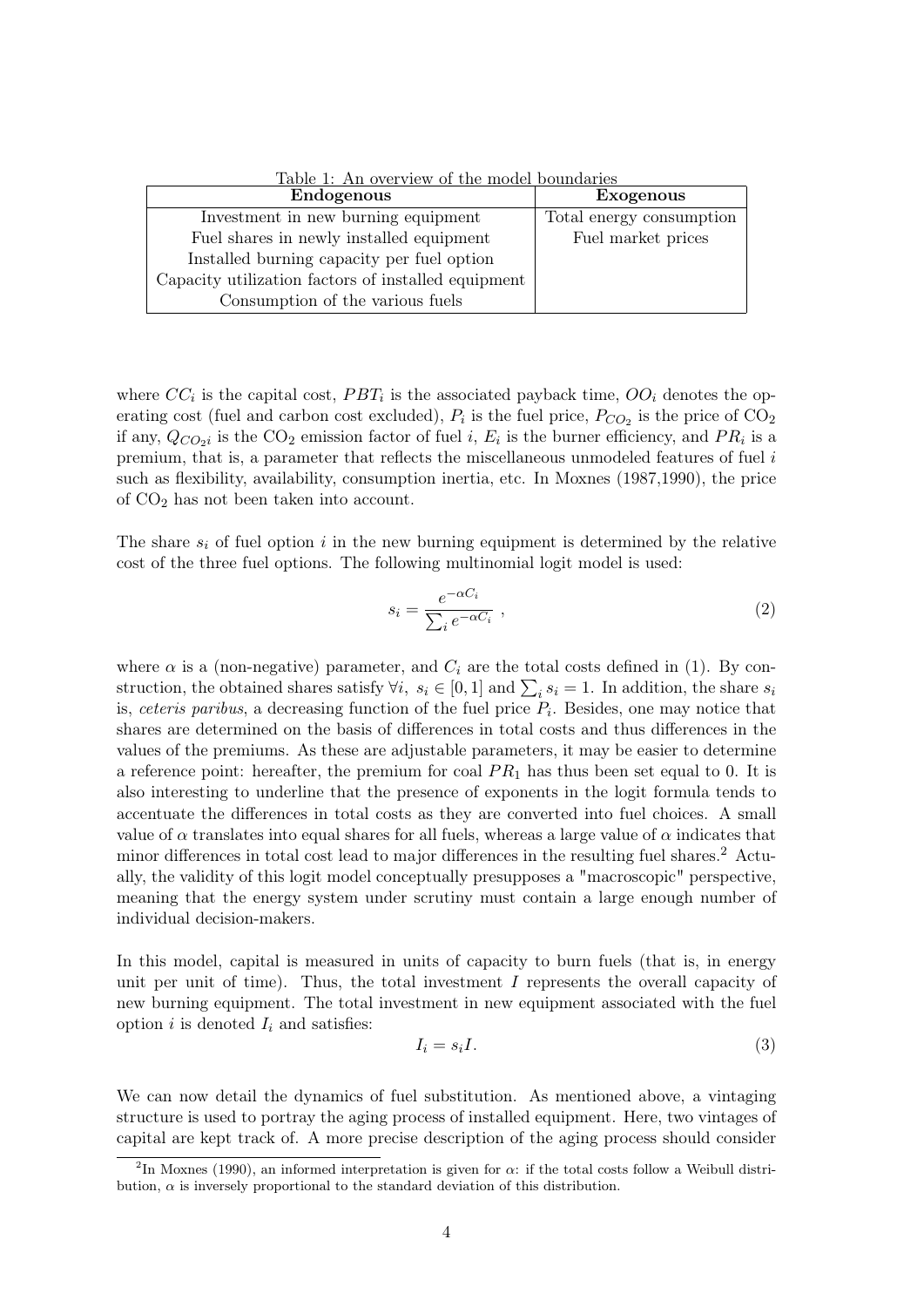more vintages, or continuous aging. However, Moxnes (1987) justifies this choice of a 2 vintages representation by the lack of precise data, and the fact that the model's behavior seems insensitive to the number of modeled vintages. Accordingly, two stock variables are defined for each fuel option  $i$ : the capacity of recently installed equipment, the "new" ones  $KN_i$ , and those of the older ones  $KO_i$ . Investment in new burners  $I_i$  increases the capacity of the new equipment. New equipment becomes old after a use of half the lifetime  $T_i$ . If, as in Moxnes (1987, p. 99), a "fairly wide distribution of lifetimes" can be assumed, the flow variable associated with the transformation of new equipment into old ones can be assumed to be equal to  $\frac{1}{T_i/2}$ <sup>th</sup> of the overall capacity of new-burners  $KN_i$ . Similarly, an old equipment is scrapped after a use of  $\frac{T_i}{2}$  and the flow of scrapped old equipment  $DO_i$ is assumed to be equal to  $\frac{KO_i}{T_i/2}$ . With these assumptions, the dynamics can be formulated as follows:

$$
\frac{dKN_i}{dt} = I_i - \frac{KN_i}{\frac{T_i}{2}},\tag{4}
$$

$$
\frac{dKO_i}{dt} = \frac{KN_i}{\frac{T_i}{2}} - \frac{KO_i}{\frac{T_i}{2}}.
$$
\n
$$
(5)
$$

A simple interpretation of these equations can be provided. For each fuel  $i$  at time  $t$ , the change in the overall stock of new equipment with respect to time is given by the inflow of new equipment associated with investment  $I_i$ , and the outflow caused by aging (that is, the equipment that is no longer new and has to be reallocated into the old category). Similarly, the temporal variation of the stock of old burners results from: the inflow of these previously new equipment, and the outflow corresponding to the scrapping of old equipment.

The next step is to model the dependence between the flow of total investment I and the overall stock of existing equipment. We can first define  $K_i = (KN_i + KO_i)$  the total capacity of installed burning equipment with fuel option  $i$ , and  $K$  the total capacity of installed burning equipment:  $K = \sum_i K_i$ .

At time  $t$ , the overall capacity of scrapped equipment is:

$$
DO = \sum_{i} DO_i = \sum_{i} \frac{KO_i}{\frac{T_i}{2}} \tag{6}
$$

Let's call  $ED$  the overall demand for the three fuels at time  $t$ , which is an exogenous parameter in this model. Common sense suggests that investment in new equipment should be related in some way to the observed discrepancy between demand and the installed capacity of existing equipment. As this adjustment is usually not instantaneous, Moxnes (1987) introduces the parameter TI, the time to adjust investments that "determines" how fast investments adjust simulated capacity toward exogenous demand." Accordingly, the total investment has to be modeled as an increasing function of  $\frac{ED-K}{TI}$ . In addition, investment has to be connected to the total scrapping of old equipment DO to allow a regeneration of the stock of equipment. To model these interactions, Moxnes (1987) postulates the following formula that defines the total investment as a function of these parameters:

$$
I = DO.f\left(\frac{ED - K}{T I.DO}\right) \,,\tag{7}
$$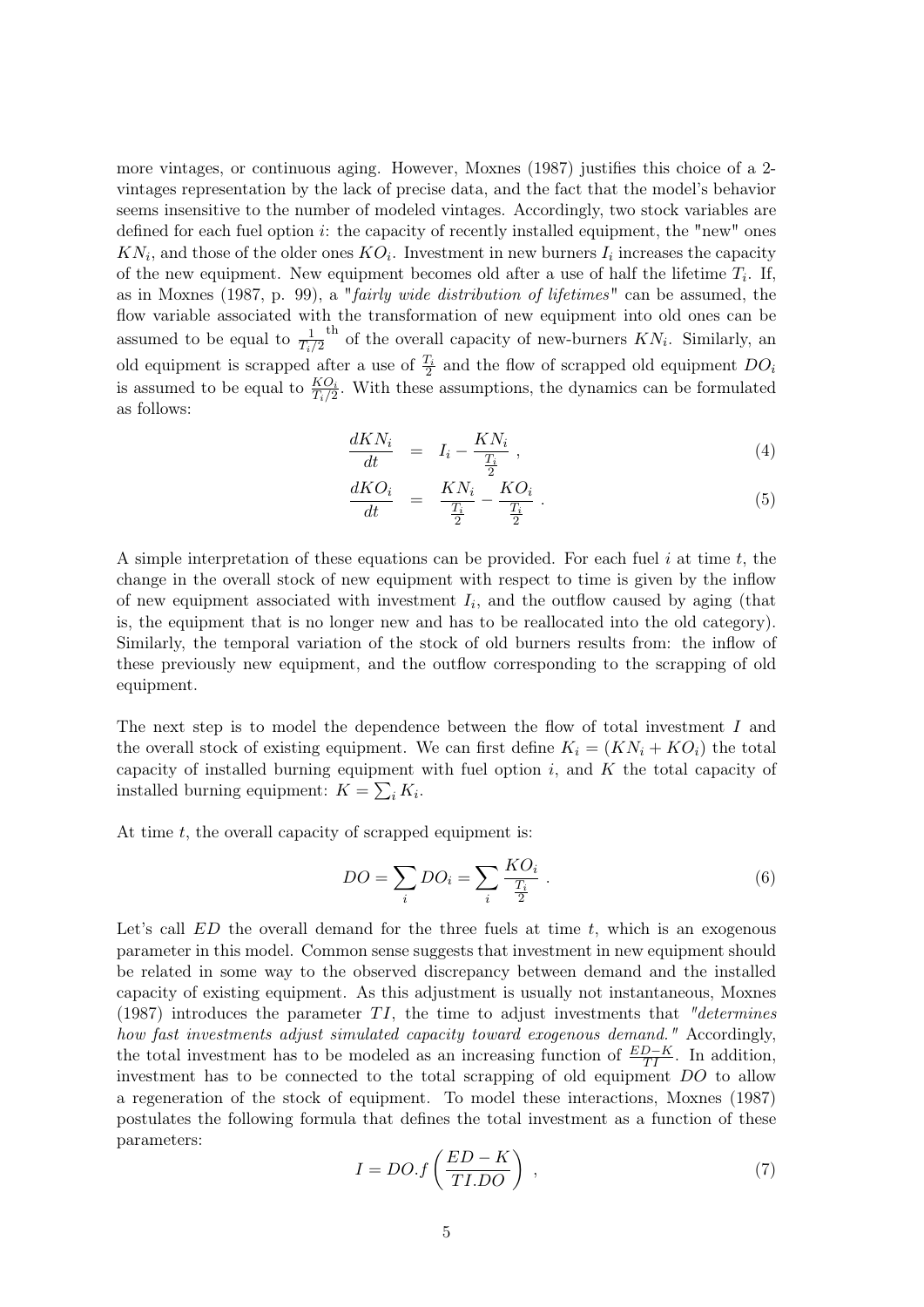where  $f$  is a piecewise continuous function that has the following expression:

$$
f(x) = x + 1 \quad \text{if } x \ge 0,
$$
  

$$
f(x) = e^{a \cdot x} \quad \text{if } x < 0,
$$
 (8)

where  $\alpha$  is a non-negative parameter. We can observe that, if the total demand  $ED$  is equal to the installed capacity K (that is,  $ED = K$ ), the investment will be large enough to compensate for the scrapped equipment  $DO(f(0) = 1)$ . If  $ED > K$ , investments cause a net rise in the stock of installed equipment  $(f(x) > 1$  if  $x > 0$ ). If  $ED < K$ , some positive investment values can be obtained. However, since  $I < DO$ , they will cause a net drop in the installed capacity  $(f(x) < 1$  if  $x < 0)$ . In the case  $ED < K$ , the chosen functional specification differs slightly from the affine one used in the original model (Moxnes, 1987, fig. 2). This change is guided by the desire to implement a robust formulation to extreme condition testing (Oliva, 2003). With an affine specification, a very large drop in demand ED could result in a negative investment value, that is, the premature scrapping of "new" equipment (especially those with the most desirable fuel option). To remedy this, an exponential specification is implemented to insure a non-negative investment value.

One then has to determine the capacity utilization to allow the model to track exogenous energy demand in case of large downward variations (compared to total scrapping DO). Capacity utilization  $U$  is simply defined as:

$$
U = \frac{ED}{K} \tag{9}
$$

Here, capacity utilization is assumed not to be fuel specific as the same capacity utilization figure is posited for the three fuels:

$$
\forall i, \quad U_i = U \tag{10}
$$

As a result, the simulated demand for fuel *i*, denoted  $\hat{D}_i$ , is:

$$
\hat{D}_i = U_i K_i = ED\frac{K_i}{K} . \tag{11}
$$

Contrary to Moxnes (1987, 1990), we do not model installed plants with multi-firing capability that, in the short-run, are able to switch from one fuel to another and back again in response to price signals. In this model, all the installed equipment is thus supposed to be inflexible with respect to fuel choice. The decision to abandon this part of the original model was guided by market observations that suggest a phase-out of fuel switching capability in industrial plants after the 1980s. Stern (2007, 2009) provides an informed discussion on the causes of this phase-out based on the extra-cost and inconvenience associated with the maintenance of a multi-firing capability, and the progressive tightening of emission limits on the burning of fossil fuels.

To summarize, the model (equations  $(1)-(11)$ ) corresponds to a system of non-linear differential equations. The associated initial conditions will be detailed in the next section. Because of its complexity, this system has to be simulated with numerical techniques (Euler's method).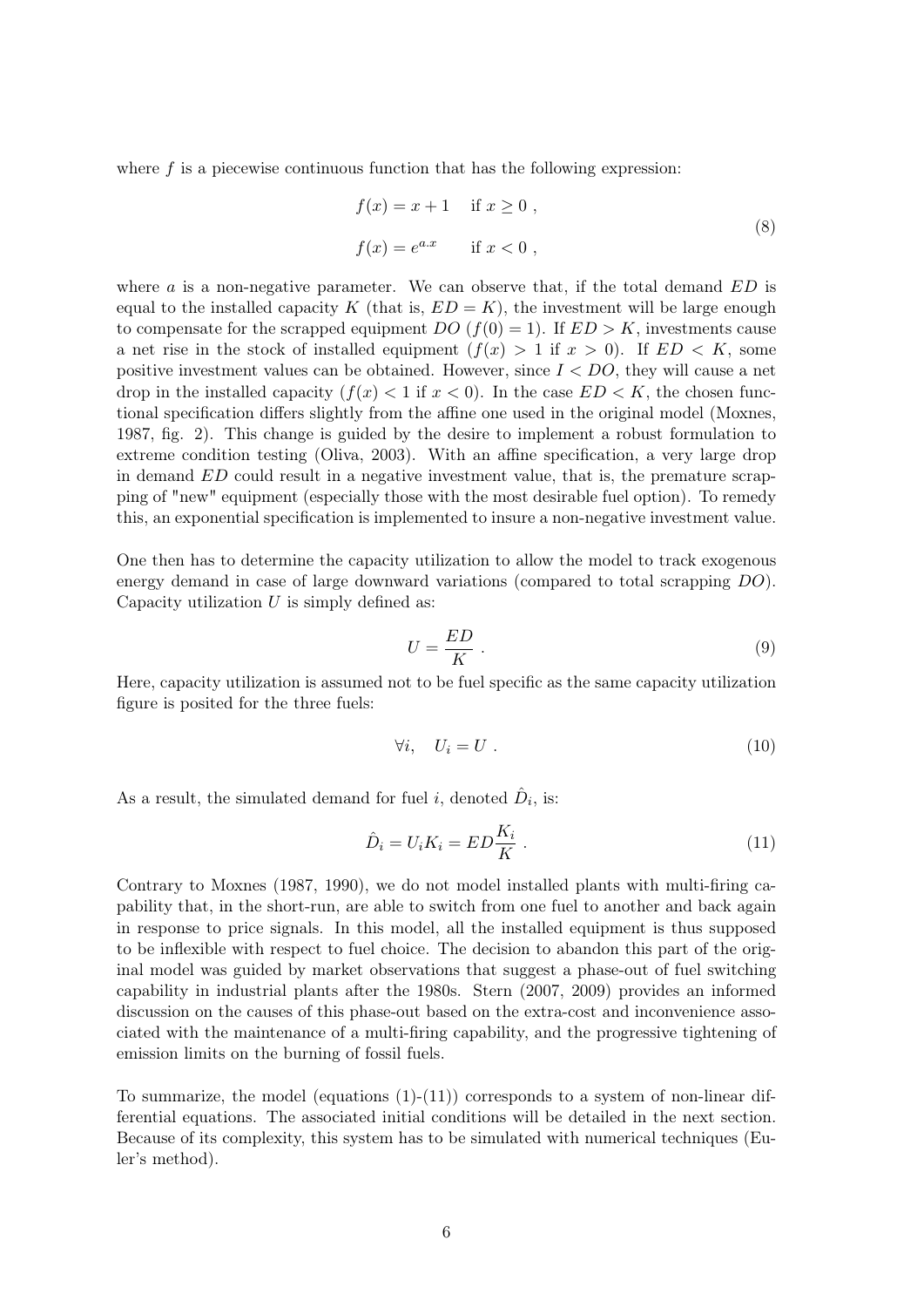# 3 Calibration and results

In this section, we present the data used in our simulations and detail the calibration of the model before discussing the obtained results.

# 3.1 Context

The national energy contexts (domestic resource endowment, composition of the industrial sector, energy policies and energy taxation regimes, etc.) vary greatly from one industrial country to another and national specificities play a non-negligible role in the fuel consumption patterns observed in the industrial sector. Accordingly, a country-level perspective has been adopted to analyze the cases of eight industrial countries that are members of the International Energy Agency (IEA): Canada, France, Germany, Italy, Japan, South Korea, the UK and the USA. The hydrocarbon fuel consumption of their industral sectors are the largest among IEA members and, in 2008, collectively represented 79.6% of the overall industrial fuel consumption of all the IEA member countries (IEA, 2010a).

In this study, we aim at analyzing the adjustment to the relative fuel prices that occurred during the period 1978-2008.<sup>3</sup> This sample period covers the second oil shock, the oversupply-based counter shock associated with the collapse of oil prices that started in 1986 and, more recently, the high-oil price regime that began in late 2003 and unfolded until 2008. During these last 30 years, there has been a net decline in the energy intensity in these eight economies. With exception of South Korea where a net rise in the fuel demand of the industrial sector has been observed, the overall amount of fuel consumption in the energy sector has either diminished (Europe and USA) or has been maintained (Canada, Japan). In terms of fuel substitution, the share of coal remained steady whereas gas consumption increased sharply at the expense of oil (IEA, 2010a).

## 3.2 Data and model calibration

The data employed in this study consists of time series gathered from the IEA. The fossil fuel consumption data - measured in toe - are those listed in the "Total Industry" category in the IEA World energy balances under the headings "Coal and coal products", "Oil products" and "Gas" (IEA, 2010a). Similarly, the price data refer to the national enduse prices in US dollar reported in IEA (2010b) under the headings "Steam coal", "High sulfur fuel oil" and "Natural gas".<sup>4</sup> All prices are given in 2008 US\$/toe. In South Korea, natural gas consumption began just after the commencement of gas imports in 1987. In that country, an infinite price of natural gas was hence assumed for the period 1978-1986.

We can now detail the model calibration. In Moxnes (1987, 1990), a Bayesian approach is used where most of the parameters' values are derived from direct observations (costs, efficiency of the burners, etc.) and educated guesses (the coefficient for the logit specification  $\alpha$ ). Some parameters (especially those pertaining to preferences and the initial values of the stocks), are then revised thanks to an iterative procedure aimed at improving the fit between simulated and historical behavior. Arguably, such an iterative procedure may

<sup>&</sup>lt;sup>3</sup>The non-inclusion of the earlier period has been imposed by practical considerations on data availability. Indeed, the IEA no longer provides time series on end-user prices for the period 1960-1977.

<sup>&</sup>lt;sup>4</sup>For periods with missing price data, end-use prices have been reconstructed using the indices of energy prices by sector reported by the IEA.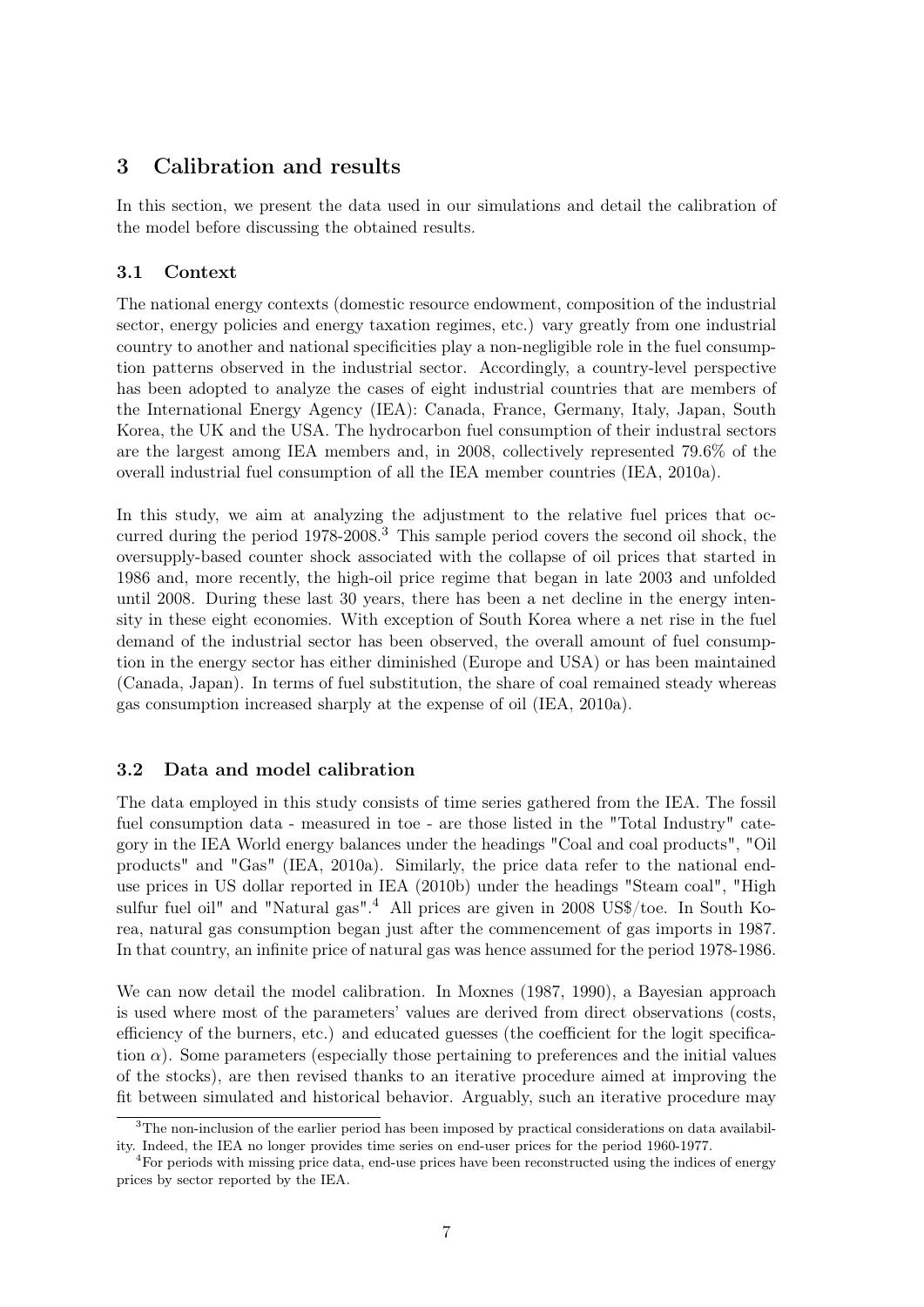somehow involve some subjectivity (Oliva, 2003). To remedy this, an automatic calibration (AC) procedure is applied to minimize the deviation between a simulated outcome and historical data. According to Oliva (2003), a parsimonious approach should guide the practical implementation of AC. Accordingly, the use of AC has been restricted to "the smallest possible calibration problems." In line with Moxnes' Bayesian approach, a priori information has thus been used for the observable parameters (costs, efficiency of the burners, etc.) and the AC procedure has been applied to solely adjust the value of the most uncertain parameters (initial values of the stocks,  $\alpha$ , etc.).

Our assumptions are based on Moxnes (1987, Table 2) and are summarized in Table 2 (Note: the  $CO<sub>2</sub>$  emission factors are drawn from IEA (2010a)):

|                                                                     | Year      | Coal  | Oil   | Gas        |
|---------------------------------------------------------------------|-----------|-------|-------|------------|
| Capital costs $CC_i$ (\$/utoe <sup><i>a</i></sup> per year)         | all       | 410   | 200   | <b>200</b> |
| Payback time $PBT_i$ (years)                                        | all       | 5     | 5     | 5          |
| Other operating costs $OO_i$ (\$/utoe <sup><i>a</i></sup> per year) | all       | 70    | 40    | 40         |
| Burner efficiencies $E_i$                                           | 1978-1982 | 70    | 75    | 75         |
| $(\%$ useful)                                                       | 1983-2008 | 71    | 76    | 76         |
| Lifetime of burners $T_i$ (years)                                   | all       | 25    | 25    | 25         |
| $CO2$ emission factor $Q_{CO2i}$ (tCO <sub>2</sub> /toe)            | all       | 3.881 | 3.207 | 2.337      |

Table 2: Cost assumptions for the industrial sector

<sup>a</sup>Hereafter, utoe is used to denote useful toe.

In addition, the parameters associated with the investment function have to be defined. The coefficient  $\alpha$  in the function  $f$  defined in equation (8) has been set equal to 0.231, a value interpolated from the exteme left point in Moxnes (1987, Fig. 2). Besides, the time to adjust total investments  $TI$  is assumed to be equal to 1 year because, contrary to the 1960s (Moxnes used 0.25 year), we can reasonably posit that industrial investment during the period 1978-2008 was not primarily guided by "building ahead of demand" motives.

We can now detail the main features of the AC procedure. Here, we rely on the model reference optimization (MRO) method described in Oliva (2003). We first specify an error function capable of measuring the distance between the observed and simulated behavior as a function of the model's parameter values. For each fuel  $i$ , a fuel-specific distance can be evaluated with the absolute error, that is, the sum of the absolute discrepancies between historical  $D_i^t$  and estimated  $\hat{D}_i^t$  fuel consumption. The model's error function is thus defined as the sum of these three fuel-specific distances:

$$
e = \sum_{i} \sum_{t} |D_i^t - \hat{D}_i^t| \tag{12}
$$

We note that this function gives an equal weight to each fuel and each observation no matter when it was recorded. Using the model's equations above, it is possible to specify the error  $e$  as a multivariate function of the parameters to be estimated, namely the nonnegative values of the initial stocks  $(KO_i^0)_{\forall i}$  and  $(KN_i^0)_{\forall i}$ , the non-negative coefficient for the logit specification  $\alpha$ , and the premiums for both oil  $PR_2$  and natural gas  $PR_3$  ( $PR_1$ )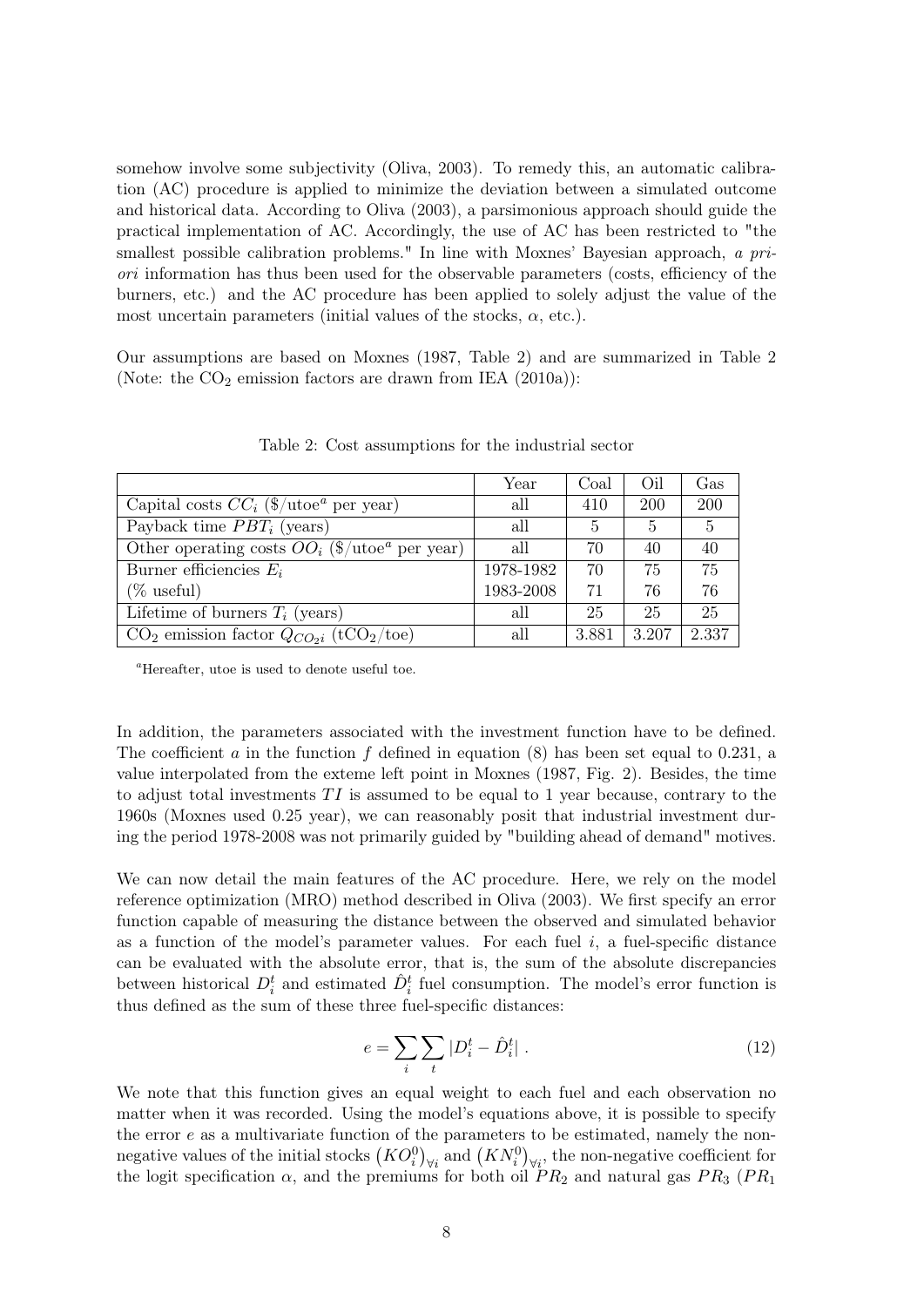is set equal to 0\$/toe).

Following Oliva (2003), the AC procedure is then specified as an optimization problem: finding the parameter values that minimize this distance subject to feasibility constraints (the non-linear equations presented in the preceding section). The optimization problem at hand is a nonconvex, nonlinear mathematical program that can be successfully attacked by modern global solvers.<sup>5</sup> Table 3 reports the parameters' values obtained thanks to the AC procedure, for the countries studied.

|            |               |                          | Initial capacities |              |                         |              | alpha              |                          | Premiums                            |
|------------|---------------|--------------------------|--------------------|--------------|-------------------------|--------------|--------------------|--------------------------|-------------------------------------|
|            |               |                          | (Mtoe/year)        |              |                         |              | $(\text{utoe}/\$)$ |                          | $\frac{\text{Im}(1)}{\text{Im}(1)}$ |
|            | $KN_{coal}^0$ | $KO_{coal}^0$            | $KN_{oil}^0$       | $KO_{oil}^0$ | $\overline{KN_{gas}^0}$ | $KO_{gas}^0$ | $\alpha$           | $PR_{oil}$               | $PR_{gas}$                          |
| Canada     | 3.63          | 0.58                     |                    | 13.56        | 13.95                   |              | 0.0073             | 55.1                     | 140.2                               |
| France     | 8.35          |                          |                    | 20.33        | 6.17                    |              | 0.0220             | 0.0                      | 119.0                               |
| Germany    | 13.35         | 34.90                    |                    | 30.83        |                         | 23.16        | 0.0112             | $\overline{\phantom{a}}$ | 317.7                               |
| Italy      | 3.52          |                          |                    | 19.56        | 8.14                    |              | 0.0107             | 105.5                    | 229.0                               |
| Japan      | 14.95         | 22.01                    |                    | 98.02        | 5.57                    |              | 0.0047             | $-5.8$                   | 124.1                               |
| Korea      | 2.74          | $\overline{\phantom{a}}$ | 10.31              | 0.00         |                         |              | 0.0128             | $-80.7$                  | 48.0                                |
| UK         | 9.13          | -                        |                    | 16.68        | 13.92                   |              | 0.0087             | 352.2                    | 400.3                               |
| <b>USA</b> | 59.35         | $\overline{\phantom{a}}$ | 11.56              | 116.39       |                         | 176.90       | 0.0304             | $-25.2$                  | 99.0                                |

Table 3: Calibrated values of the parameters

From these calibration results, several facts stand out. First, the initial stocks of new burners in 1978 suggest that, with the exception of Korea, the installed oil burning capacities mainly consist of old burners, revealing a limited investment in oil burning appliances in the previous years. This finding looks coherent with the oil diversification policies initiated after the first oil shock. Then, Moxnes (1987, 1990) underlines that the multinomial logit model used for the investment shares involves an implicit assumption: that the total costs follow a Weibull distribution. Thus,  $\alpha$  the coefficient for the logit specification is inversely proportional to  $\sigma$  the standard deviation of the cost distribution:  $(\sigma = \frac{\pi}{\sigma})$  $\frac{\pi}{\alpha\sqrt{6}}$ ). According to the obtained values, the standard deviations of total costs range from \$42.2 per useful toe in the USA to \$270.0 per useful toe in Japan. Finally, the relatively large values of the natural gas premiums (compared to the oil ones) reveal a strong preference regarding that fuel in investments. Several features of natural gas can justify this preference, such as the wish to diversify energy sources in oil-importing economies after the two oil shocks, and the cleanliness of natural gas at a time of raising environmental concerns.

#### 3.3 Results and validation

The validation of a system dynamics model usually involves two dimensions:  $(i)$  structural validity, and  $(ii)$  behavioral validity. The purpose of the former is to check whether the implemented structure constitutes, or not, an adequate representation of the phenomenon to be modeled, whereas the aim of the latter is to compare the model generated behavior

<sup>&</sup>lt;sup>5</sup>Here, the LINDOGlobal optimization procedure is applied.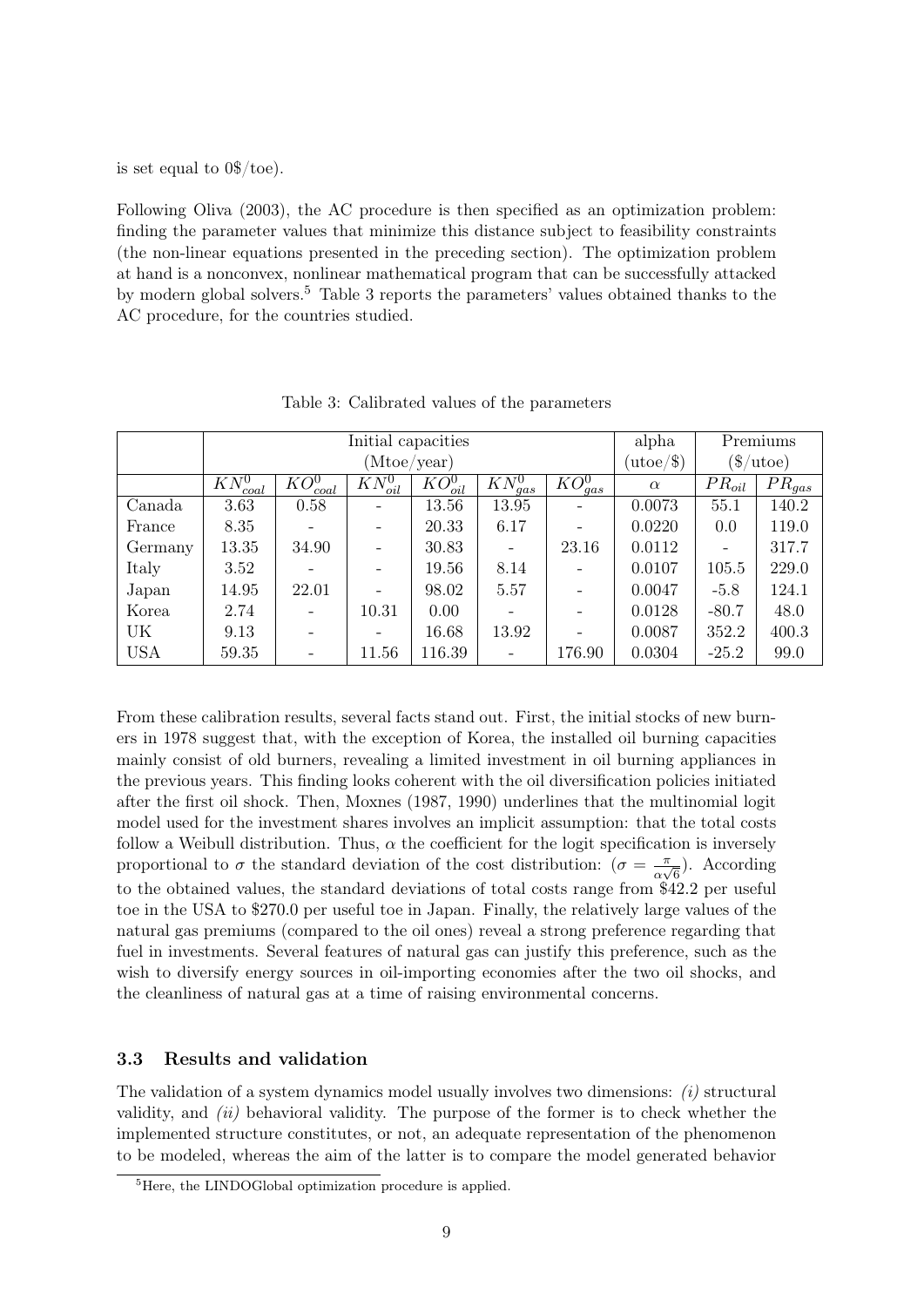to the observed behavior (Barlas, 1989; Qudrat-Ullah and Seong, 2010).

In this study, the modeling framework is derived from a classical approach and is thus firmly grounded in previous knowledge. Nevertheless, a meticulous check of its structural validity is carried out. The model at hand has a moderate complexity which considerably eases these verifications (logical coherence of the set of modeled equations, the dimensional consistency of each equation, the robustness against extreme parameter values, etc.). Following a recommendation in Qudrat-Ullah and Seong (2010), this model was also submitted to the judgment of a group of practitioners (corporate planners, executives) and academics whose research is focused on energy issues. All these assessments confirmed the logical soundness of this model built to capture the main drivers of the fuel substitutions dynamics. Accordingly, we can feel confident in the model's ability to "generate the right behavior for the right reasons."

Concerning behavioral validity, Figure 1 and Figure 2 show both the historical and simulated demand behavior for the eight countries. A visual inspection of these plots suggests that the calibrated models satisfactorily capture the history of fuel consumption in these countries.

In addition, some quantitative tools for the analysis of fit are reported in Table 4. The root mean square errors (RMSE) measure the magnitude of the errors. To ease comparisons across series/countries, a normalized measure of these errors is also presented: the mean absolute percent error (MAPE). According to these findings, the fit to historical behavior is quite good, particularly for Canada, Italy and Japan. The large MAPE figure obtained for South Korea's industrial gas demand can be explained by the formulation chosen for the AC procedure. Indeed, our objective function pays attention to absolute differences between historical and simulated values, whereas the MAPE is a relative average normalized measure. For Korea, the MAPE is heavily twisted by the presence of large relative errors during the decade 1987-1997. During that period, gas consumption was ramping up in South Korea and the resulting consumed volumes remained small relative to the generated error. For the UK, most of the discrepancies are observed on the gas and coal series between 1996 and 2003, a period of very low gas prices underpinned by increased competition and upstream developments in the North Sea. During that period, many market observers documented a "dash for gas" causing the premature scrapping of coal burning equipment replaced by gas-fired ones, a behavior that has not been modeled here. Arguably, the observed discrepancies between the simulated and historical series for both gas and coal provide an order of magnitude of the amplitude of this unmodeled phenomenon. For Germany, the model poorly explains the oil and coal consumption monitored in the 1980s. For Germany, the model hardly explains oil and coal consumption in the 1980s but performs significantly better in the subsequent period. Several explanations can be proposed for this poor performance including  $(i)$  the possibility of under-optimal fuel choices in GDR industries prior to German reunification,  $(ii)$  the unmodeled subsequent modernization of these industries,  $(iii)$  the possibly debatable quality of the "reconstructed" energy statistics for the aggregate country in the 1980s (especially those on energy prices), and  $(iv)$  the unmodeled coal-friendly policy conducted in West Germany that resulted in a net rise in coal consumption between 1979 and 1983 (Renou-Maissant, 1999).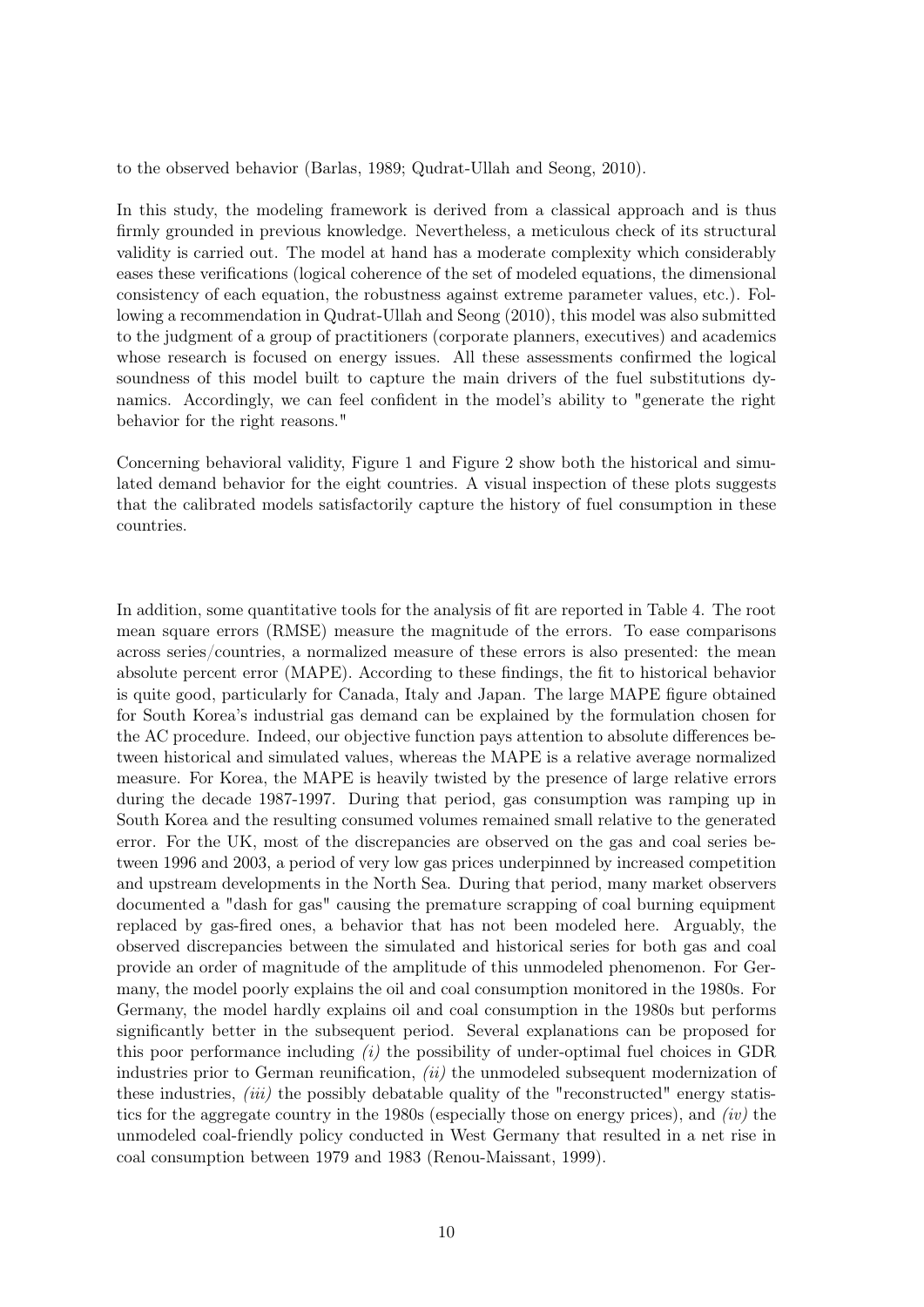

Figure 1: Historical and simulated consumption behavior of industrial annual fuel demand in France, Germany, Italy and UK.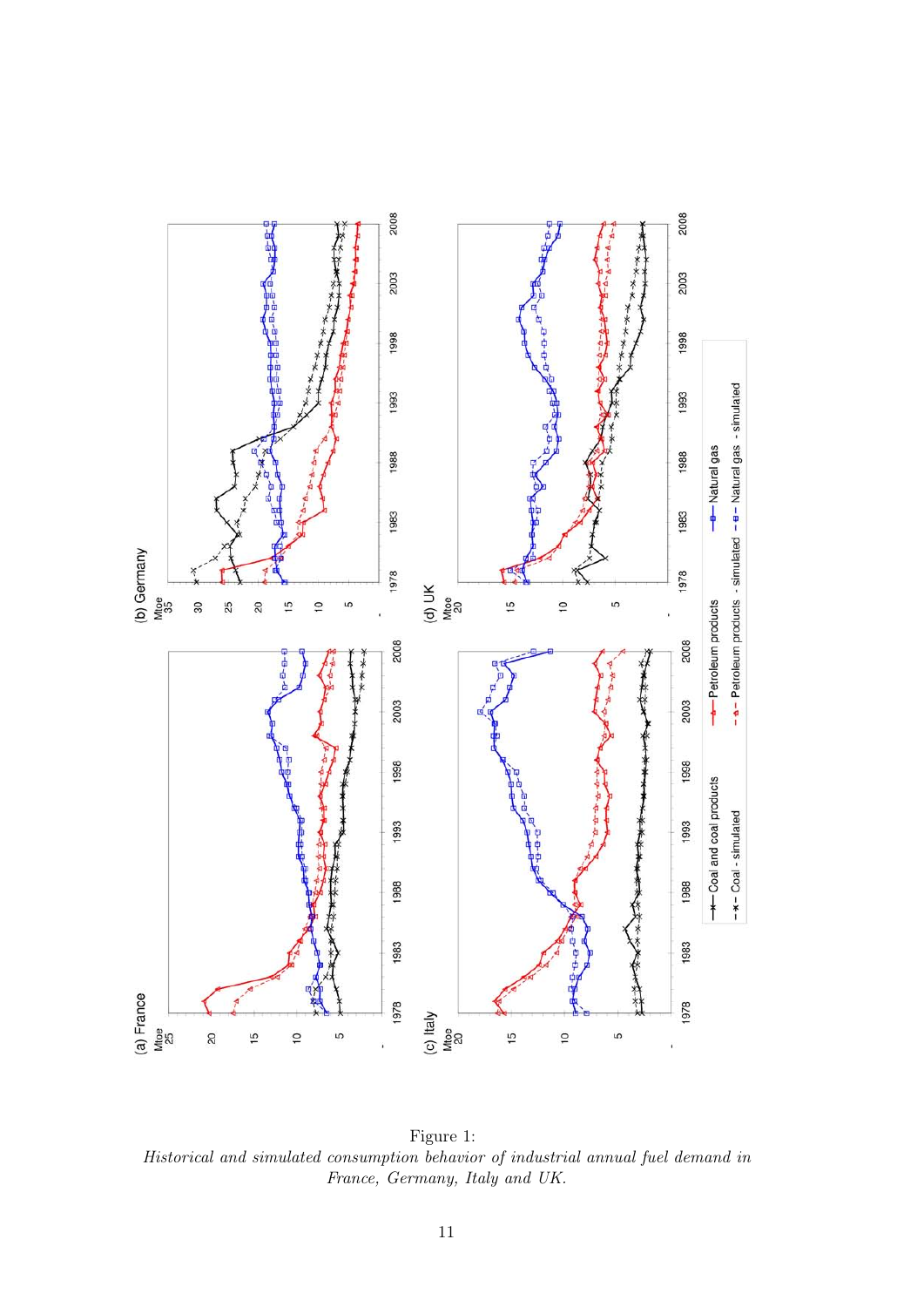

Figure 2: Historical and simulated consumption behavior of industrial annual fuel demand in Canada, Japan, South Korea and USA.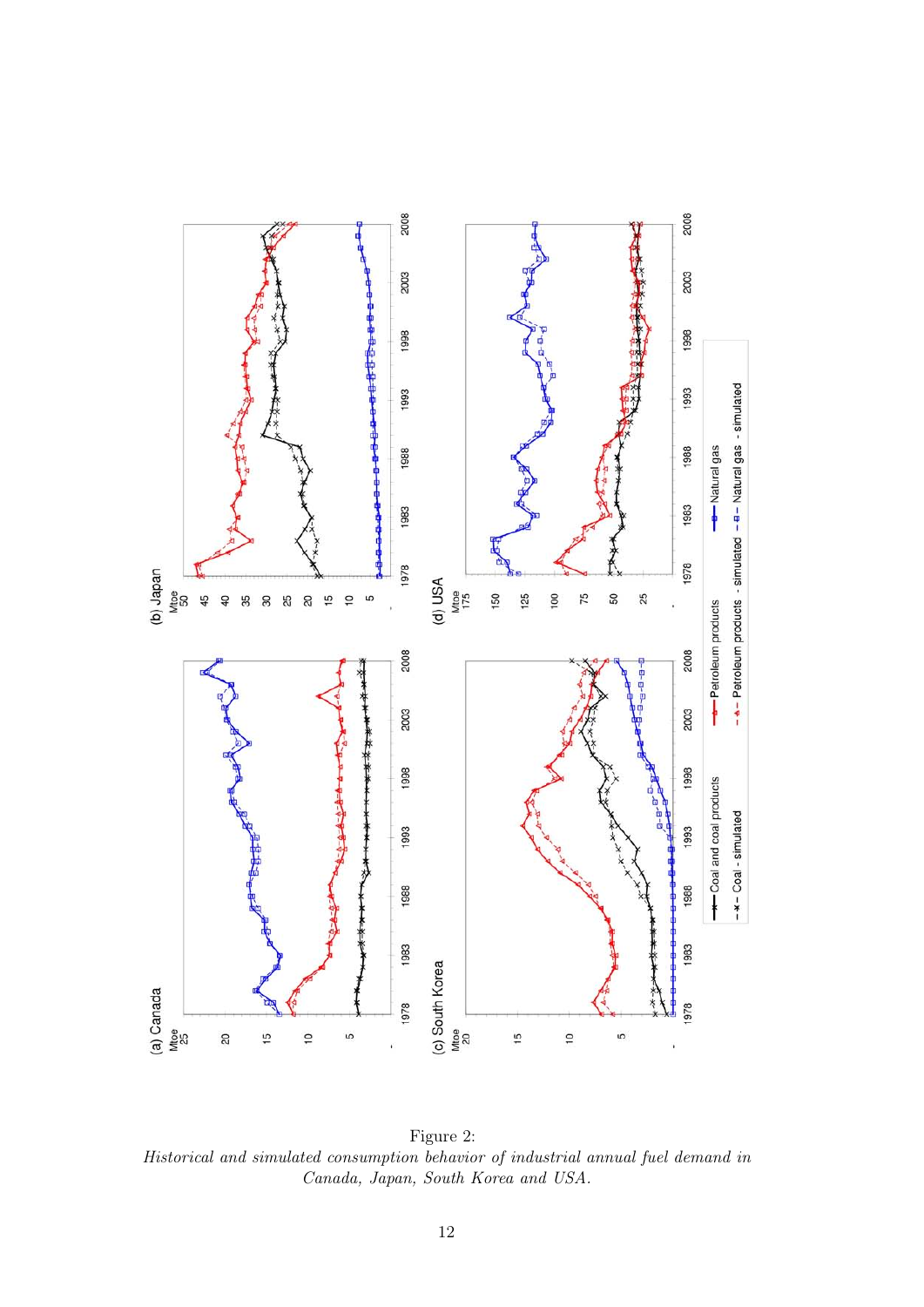|            |      | <b>MAPE</b>           | <b>RMSE</b> | $U_M$   | $U_S$   | $U_C$    |
|------------|------|-----------------------|-------------|---------|---------|----------|
|            |      | $(\%)$                | (ktoe)      | $(\%)$  | $(\%)$  | $(\%)$   |
| Canada     | Coal | 5.4%                  | 232         | 0.1%    | 3.5%    | 96.4%    |
|            | Oil  | 4.9%                  | 557         | $0.0\%$ | $9.4\%$ | 90.6%    |
|            | Gas  | 2.4%                  | 574         | 0.1%    | 1.2%    | 98.8%    |
| France     | Coal | 14.5%                 | 1045        | 0.1%    | 30.1%   | 69.7%    |
|            | Oil  | 8.4%                  | 1244        | 3.8%    | 68.7%   | $27.5\%$ |
|            | Gas  | 5.7%                  | 891         | 5.3%    | 0.1%    | 94.6%    |
| Germany    | Coal | 15.5%                 | 3002        | $0.0\%$ | 1.9%    | 98.1%    |
|            | Oil  | 12.0%                 | 2230        | 0.1%    | 23.8%   | 76.1%    |
|            | Gas  | $6.2\%$               | 1250        | $0.3\%$ | $2.5\%$ | 97.2%    |
| Italy      | Coal | 9.5%                  | 385         | 3.9%    | 16.7%   | 79.4%    |
|            | Oil  | 9.9%                  | 865         | 1.1%    | 2.0%    | 97.0%    |
|            | Gas  | $6.9\%$               | 924         | 3.2%    | 1.9%    | 94.9%    |
| Japan      | Coal | 5.4%                  | 1700        | 0.8%    | $0.1\%$ | 99.0%    |
|            | Oil  | 3.5%                  | 1553        | $2.6\%$ | 0.6%    | 96.8%    |
|            | Gas  | $6.8\%$               | 400         | $5.7\%$ | $4.3\%$ | $90.0\%$ |
| Korea      | Coal | 22.4%                 | 781         | 7.6%    | $6.6\%$ | 85.8%    |
|            | Oil  | 8.2%                  | 927         | 1.9%    | 12.7%   | 85.3%    |
|            | Gas  | $63.2\%$ <sup>a</sup> | 721         | 1.5%    | 31.3%   | 67.2%    |
| UK         | Coal | 21.4%                 | 950         | $2.6\%$ | 24.9%   | 72.5%    |
|            | Oil  | 7.8%                  | 693         | 0.5%    | 12.9%   | 86.6%    |
|            | Gas  | $6.0\%$               | 916         | $1.3\%$ | 15.7%   | 82.9%    |
| <b>USA</b> | Coal | 8.3%                  | 3783        | 1.6%    | 3.4%    | 95.0%    |
|            | Oil  | 15.3%                 | 6519        | $5.5\%$ | $3.3\%$ | 91.2%    |
|            | Gas  | 4.0%                  | 6066        | $3.0\%$ | $0.0\%$ | $97.0\%$ |

Table 4: Error analysis of the model

In addition, the Theil inequality statistics detailed in Sterman (1984) provide a useful decomposition of the mean square errors in terms of bias  $(U_M)$ , unequal variation  $(U_S)$ , and unequal co-variations  $(U_C)$ . In most cases, the largest share of the MSE can be ascribed to  $U_C$  the imperfect covariation component of the Theil inequality statistics. The low bias and variation components of these statistics indicate that the errors are unsystematic, meaning that the models can replicate the observed behaviors.

These results together with the graphical representations suggest that the model does an excellent job of tracking the observed interfuel substitutions.

# 4 The demand function

The system dynamics model above offers great appeal for the prospective analysis of industrial energy demands. Given the poor representation of the demand side included in most natural gas market models, one could thus wish to embed this system dynamics-based

<sup>&</sup>lt;sup>a</sup>In Korea, gas consumption began in 1987. To avoid a division by 0, this figure corresponds to the period 1987-2008.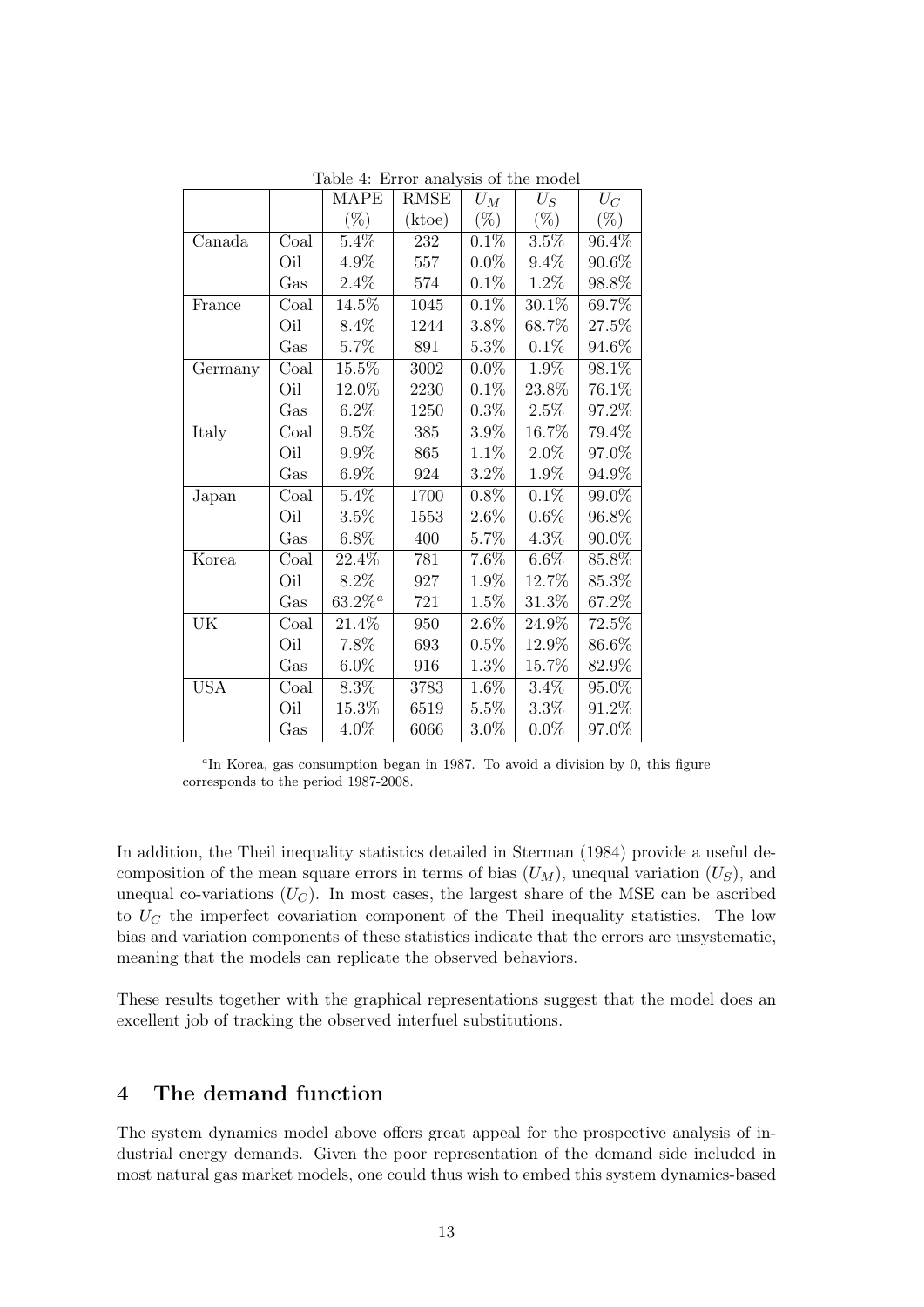model within a partial equilibrium model of the natural gas markets. Unfortunately, all these models (c.f. the introduction) require the formal specification of a single-equation function of the demand for natural gas. In this section, this system dynamics-based representation is put to work to construct such a single-equation demand function.

Hereafter, the reference year is assumed to be  $t_0 = 2008$  and we focus on the future annual consumption of a given fuel, in one of the countries listed above, in year  $t > 2008$ . For the sake of clarity, we detail the case of natural gas consumption in Canada but this approach is general and can be used to model the industrial demand of any two other fuels in any country. In addition, we assume the availability of an exogenous scenario that details the evolution of future total final energy consumption and both coal and oil domestic prices in any future year  $t > 2008$ .

#### 4.1 Modeling next year's demand

To begin with, we focus on the first future year (that is,  $t_0 + 1 = 2009$ ) and detail the construction of a single-equation demand function for that year. To do so, a series of simulations of the system dynamics model are conducted with, ceteris paribus, various values of the 2009 price of natural gas. Using a large sample (1000 values) of possible 2009 gas prices regularly drawn over a wide range, we can generate a large data set that depicts the instantaneous change in the quantity of natural gas demanded in 2009 as a function of the 2009 price of that fuel.

As an illustration, Figure 3 depicts the results of a series of numerical simulations conducted for the case of Canada with the following exogenous parameters:  $FP_{coal}(2009) = 165\$/\text{to}$ (coal price in 2009),  $FP_{oil}(2009) = 1030\%$ /toe (oil price in 2009), and  $ED(2009) = 30$ Mtoe (total final energy consumption in 2009).

These "pseudo data" can in turn be used to estimate the parameters of a single-variable, single-equation, demand function for the year 2009. This empirical demand function aims at providing an easy-to-handle representation of the quantity of fuel consumed in 2009 (the response variable) as a function of the own fuel price that year (the explanatory variable). Our simulation results (given in Figure 3) suggest that the quantity of fuel demanded should be modeled as a smooth and monotonically decreasing function of that fuel's price. For a very low price level, the fuel under scrutiny nearly captures all the new investments whereas the quantity demanded saturates at large values of this fuel prices, and this saturation level is set by the capacity of previously installed burning equipment. As all our simulations suggested the presence of an "S" shaped pattern, we explored the possibility of modeling these simulation results with an empirically determined sigmoid curve. Among the set of mathematical functions with an S-shaped curve  $(e,q)$ , logistic function, Gompertz function, etc.), our experiments lead us to consider the hyperbolic tangent. For each year  $t$ , we thus propose to fit the relation between simulated demand and price with the following functional form:

$$
\hat{q}(p) = \beta + \delta. \left(1 - \tanh\left(\gamma.(p - pc)\right)\right) \tag{13}
$$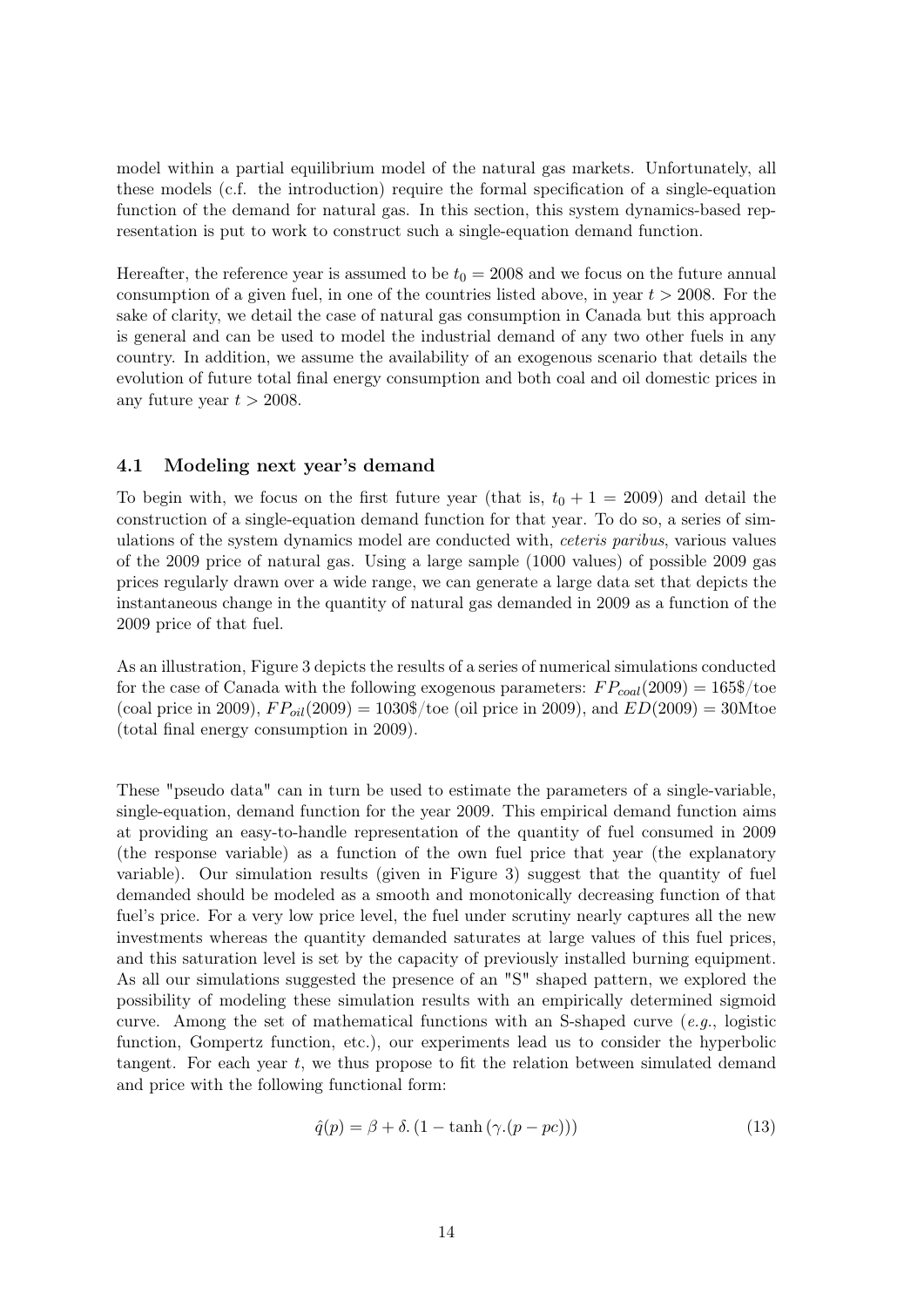

Figure 3: The numerical demand function. Canada, industrial sector, natural gas, year 2009.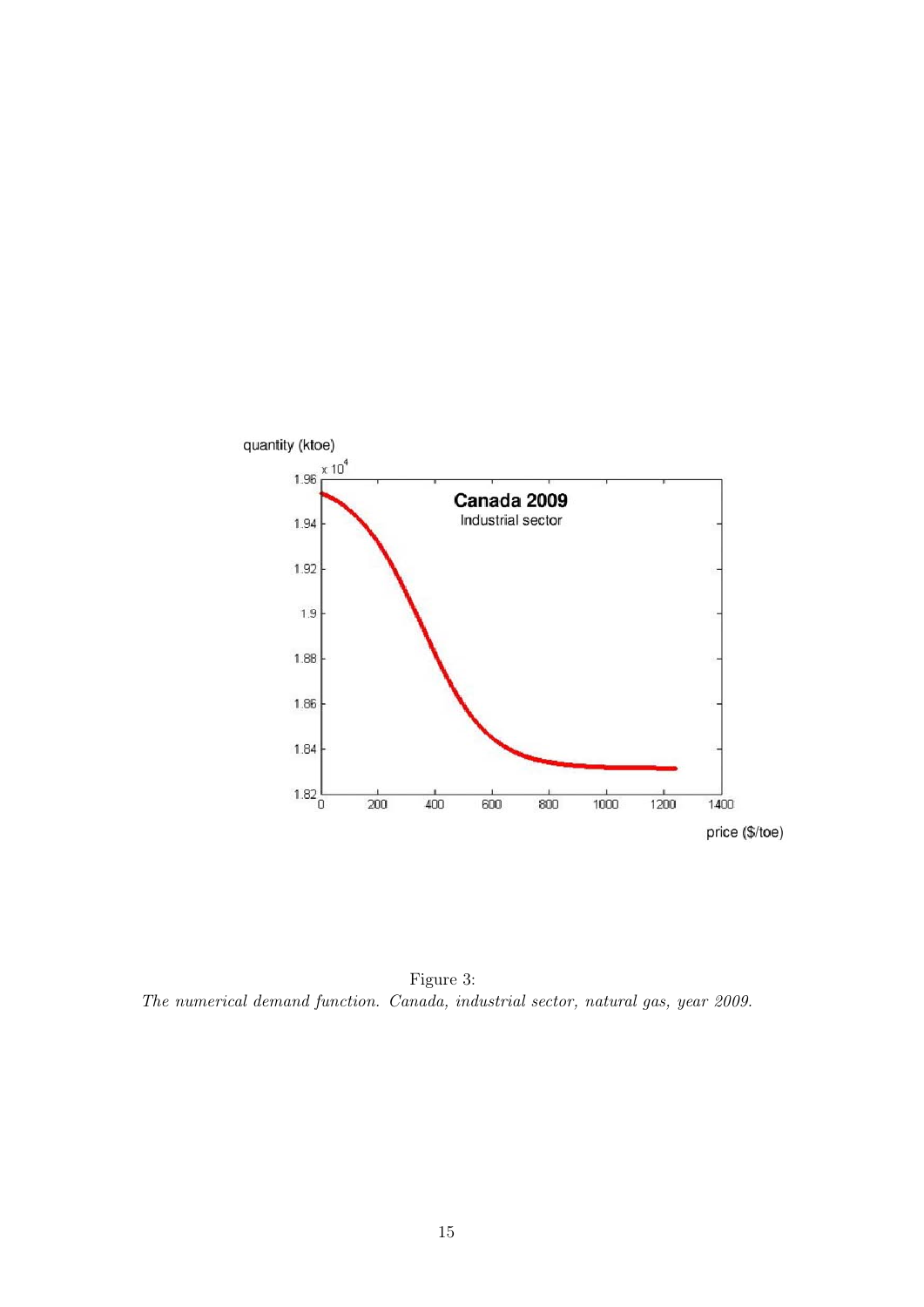where  $\hat{q}$  is the approximated quantity of fuel demanded in 2009, p is the 2009 fuel price (the explanatory variable), t is the time, and  $\beta$ ,  $\delta$ ,  $\gamma$ , and pc are non-negative parameters. The function  $tanh$  is the hyperbolic tangent:

$$
\forall x \in \mathbb{R}, \ \ \tanh(x) = \frac{e^x - e^{-x}}{e^x + e^{-x}} \tag{14}
$$

According to Formula (13), the proposed approximated demand function is monotonicaly decreasing. This specified demand does not rise to  $+\infty$  when the price is very low. This is principally due to the fact that the total final energy demand is exogenous to our model. Hence, the demand for natural gas remains upper-bounded. When the price is very high, we can notice that the quantity demanded converges towards a finite positive value  $\beta$ , that captures the "clay" effect, that is, the remaining demand originating from all the previous investments done in that fuel.

An interesting interpretation can be associated with the proposed approximation. This specification can be decomposed in two components, a constant term  $\beta$  that captures the rigidity associated with past decisions, and a price-variable term that measures the instantaneous reaction of demand to the current price (that is,  $\delta$ . (1 – tanh ( $\gamma$ . (p – pc)))). Concerning the latter term, the parameter  $pc$ , which is the inflexion point of the curve (cf. Figure 4), can be interpreted as a measure of the price of an alternative composite energy utilizing both coal and oil. Thus, the value of this parameter is influenced by the prices of both coal and oil products. The curvature parameter  $\gamma$  represents how fast the natural gas usage drops within a year, if the gas price rises. It is directly linked to the derivative of the demand function at the competing energy price pc. The amplitude parameter  $\delta$ is connected with the share of the total annual fuel demand that is subject to interfuel substitutions.

If we denote by  $q(p)$  the simulated demand provided by the system dynamics model and  $\hat{q}(p)$  the one given in equation (13), the error (distance between q and  $\hat{q}$ ) can be defined as follows:

$$
error = \frac{\langle |q(p) - \hat{q}(p)| \rangle}{\langle q(p) \rangle} \tag{15}
$$

The  $\langle \cdot \rangle$  is the mean value. The mean value of a one-variable function f is defined as follows:

$$
\langle f \rangle = \lim_{a \to +\infty} \frac{\int_{-a}^{a} f(x) \, \mathrm{d}x}{2a} \tag{16}
$$

The values of the parameters  $\beta$ ,  $\delta$ ,  $\gamma$  and pc are derived from a minimization of the *error* function.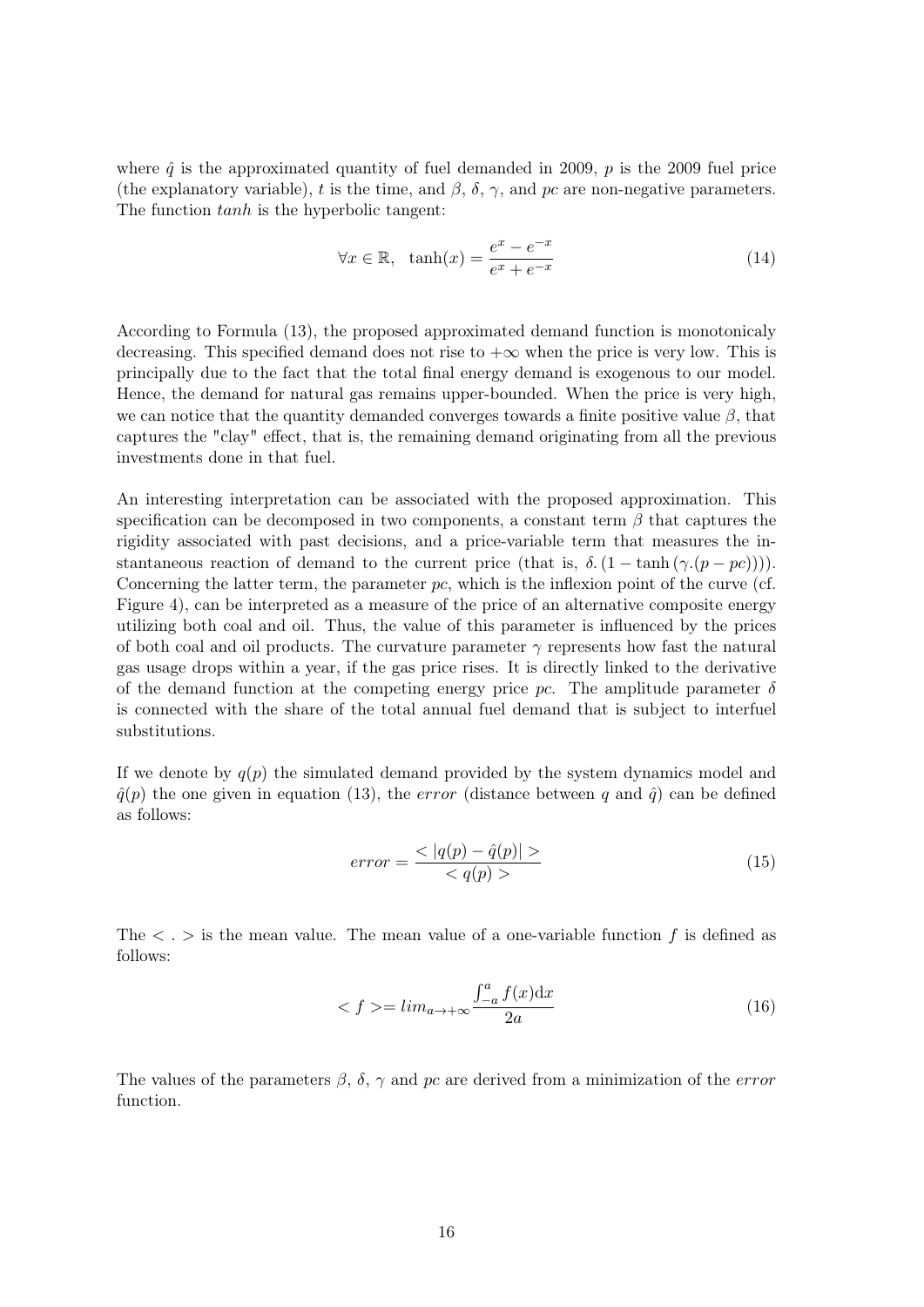Table 5: Optimal parameters, Canada, industrial sector, natural gas, year 2009

|               | (ktoe)          | $1.84~10^4$       |
|---------------|-----------------|-------------------|
| $\theta$      | (ktoe)          | $0.65 \quad 10^3$ |
|               | $(\$/toe^{-1})$ | 0.0043            |
| $\mathop{pc}$ | $(\$/toe)$      | 352               |

As an illustration, Table 5 details the optimal values of the parameters  $\beta$ ,  $\delta$ ,  $\gamma$  and pc found for the case of natural gas industrial consumption in Canada for the year 2009. Figure 4 illustrates the quality of the numerical fit for that case. Apparently, this empirical model does an excellent job of tracking the simulated gas consumption as it is almost impossible to distinguish between the simulated pseudo-data and the proposed S-shaped approximation. This finding is also confirmed by the numerical value of the associated error which is extremely low:  $10^{-8}$ .



Figure 4: The numerical fit. Canada, industrial sector, natural gas, 2009.

Given the good fit offered by this specification, we can discuss the implied short-run price elasticity of natural gas demand. This elasticity is given by the following function (issued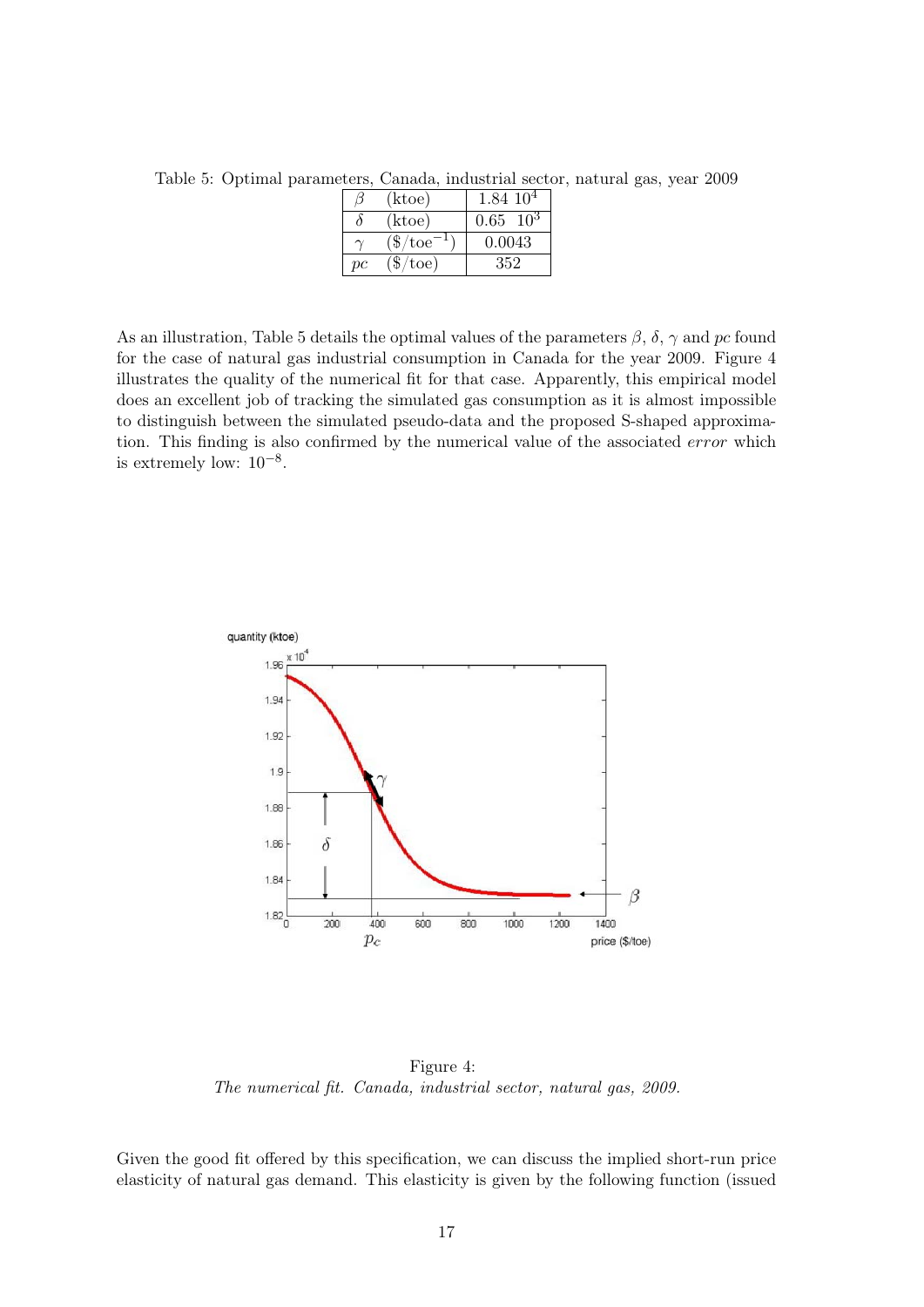from equation (13)):

$$
\epsilon(p) = -\frac{p\gamma\delta \cdot (1 - \tanh^2(\gamma(p - pc)))}{\beta + \delta \cdot (1 - \tanh(\gamma(p - pc)))}
$$
\n(17)

Ceteris paribus, this short-run elasticity is a decreasing function of the addiction parameter β.

With usual numerical values, the graph of this function has the shape depicted in Figure 5. From the example of Canada in 2009, the magnitude of the short-run price elasticity of natural gas demand remains extremely low. Our experiments conducted with the other seven countries systematically confirmed the fact that, in the short-run, industrial consumers appear to be very little responsive to natural gas price increases. Of course, such a low price-response can have far-reaching consequences when analyzing security of supply issues (Abada and Massol, 2011) or the possibility to exert market power in the short-run with the help of an imperfect competition model.



Figure 5: The short-run price elasticity of industrial demand for natural gas. Canada, 2009.

Of course, the values of the parameters  $\beta$ ,  $\delta$ ,  $\gamma$  and pc are conditioned by the chosen scenario (that is.  $ED(2009)$ ,  $FP_{oil}(2009)$ , and  $FP_{coal}(2009)$ ). Some sensitivity analysis can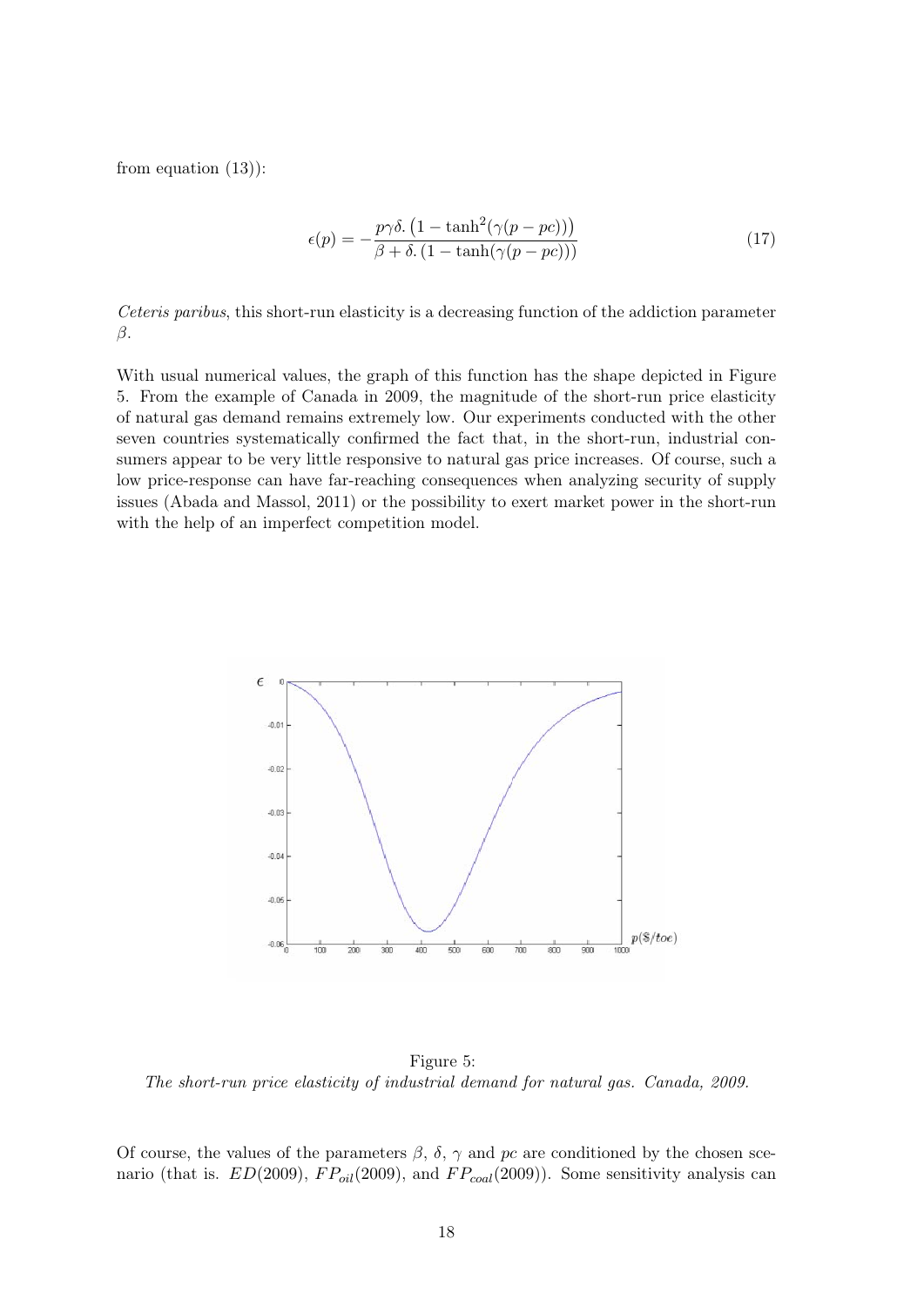thus be conducted to analyze the influence of the assumptions embedded in the scenario. As an example, we can study how the value of pc varies with the assumed coal and oil prices. Figure 6 gives the evolution of pc over the oil price  $FP_{oil}(2009)$ , in Canada in 2009. The coal price  $FP_{coal}(2009)$  is fixed at 163\$/toe. Our findings show that the price of the alternative energy is an increasing function of the oil price. The saturation effect observed is due to the coal price that remains constant.



Figure 6: The evolution of pc over  $FP_{oil}(2009)$ . Canada, industrial sector, natural gas, year 2009.

Similarly, we can analyze the influence of the global energy demand  $ED(2009)$  on the natural gas addiction quantified by the parameter  $\beta$ . Hence, Figure 7 gives the evolution of  $\beta$ for Canada over the assumed global energy demand  $ED(2009)$  for the year 2009. One can notice that there is always a remaining addiction  $\beta \neq 0$  even if there is no global energy demand  $ED = 0$ . This is due to the previous (to 2009) investments in natural gas.

According to these findings, the empirical approach at hand provides an acceptable approximation of the relation between simulated fuel demand and the fuel own price in year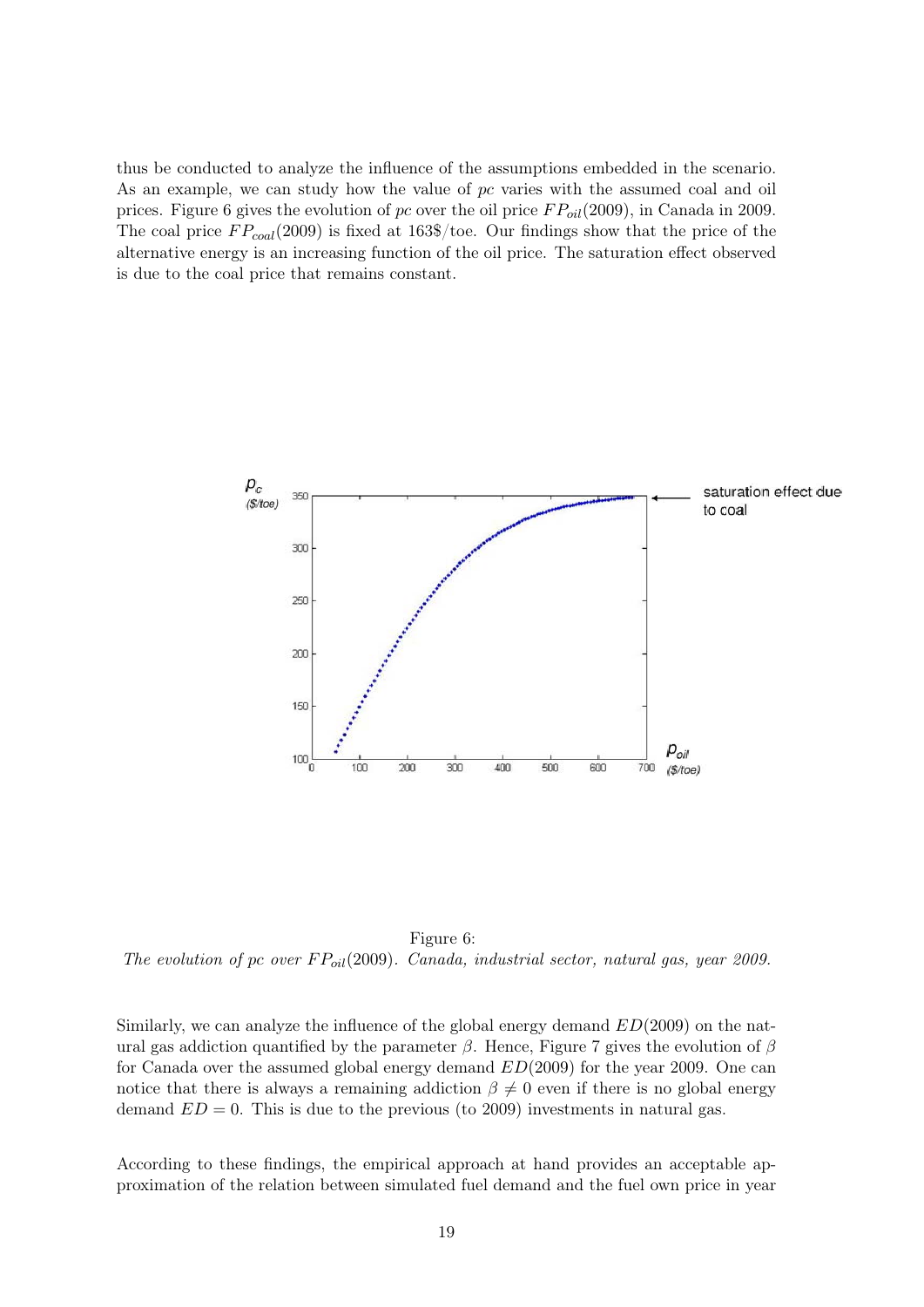

Figure 7: The evolution of  $\beta$  over  $ED(2009)$ . Canada, industrial sector, natural gas, year 2009.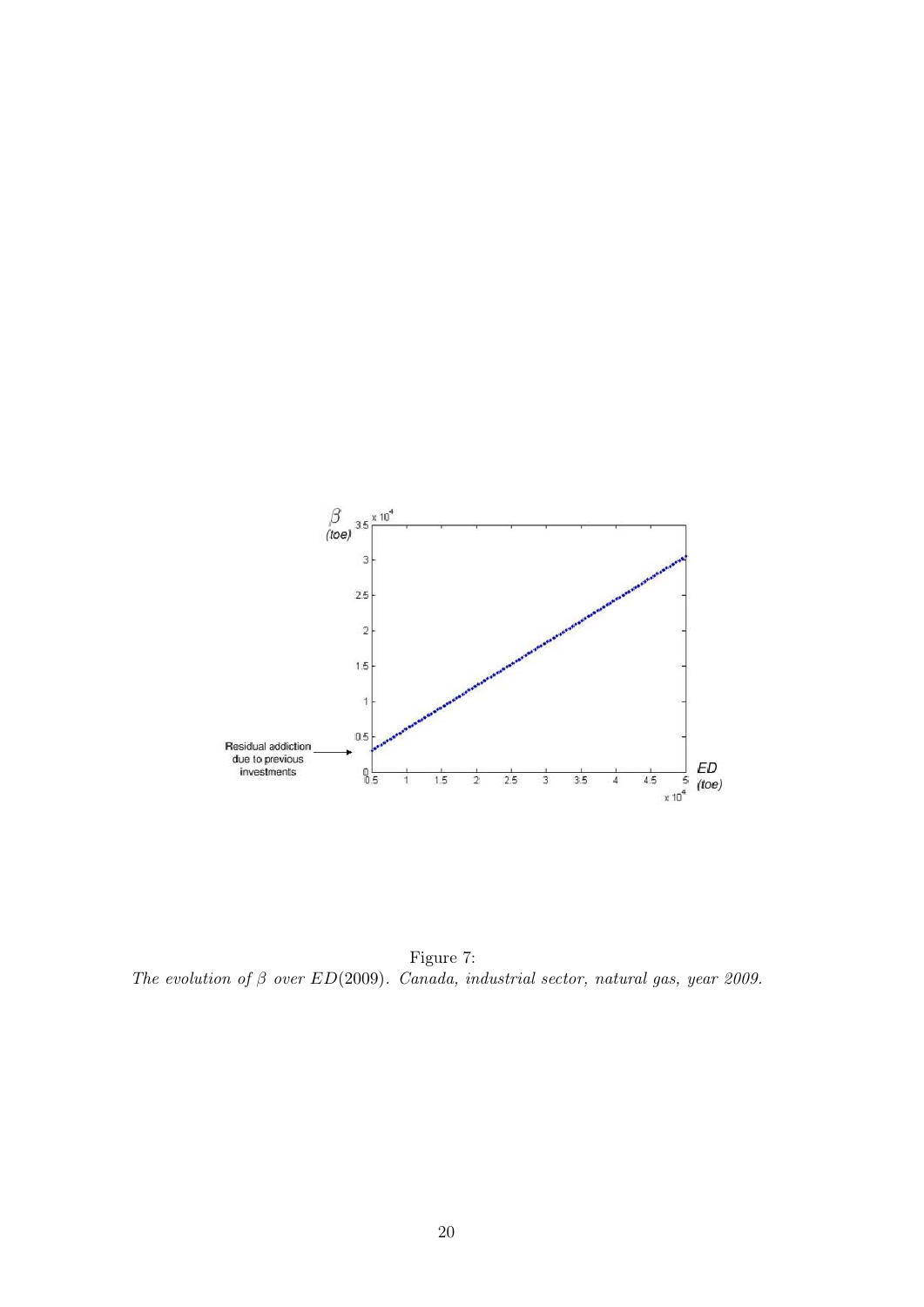$t_0 + 1$  for a wide range of possible scenarios. Such a specification could usefully be put to work to refine the demand-side treatment embedded in most static oligopolistic models of the natural gas industry. For example, the popular models detailed in Golombek et al. (1995), Boots et al. (2004), and Holz et al. (2008) systematically postulate a simple, downward sloping, affine function to represent the connection between gas price and the volume demanded during the base year. Nevertheless, one could rightly feel uncomfortable with a model solely based on a static vision of the natural gas industry. At least two types of arguments can be advanced to consider a dynamic specification. Firstly, on the supply side, natural gas is an exhaustible resource and gas producers typically have to decide an intertemporal policy (investment, extraction path, etc.). Secondly, on the demand side, the magnitude of the long-run price elasticity of fuel demand is notoriously larger than its short-run counterpart. Any sudden rise in the price of a given fuel can, *ceteris paribus*, have far reaching negative consequences on both the volumes of fuel demanded during actual and future time periods. Concerning the supply-side, some progress has been made as a couple of recent imperfect competition models propose a dynamic treatment of the supply-side (Lise and Hobbs, 2008; Egging et al., 2010). On the contrary, the dynamic adjustment of volumes demanded to prices has, to our knowledge, never been taken into consideration within an imperfect competition model of the natural gas industry. In most cases, demand behaviour is simplified to an affine demand function depicting an instantaneous relationship between current prices and volumes demanded without any reference to past prices. Such a statement obviously calls for some investigation.

#### 4.2 Modeling future demands

By construction, the system dynamics approach presented above is coherent with the fact that, ceteris paribus, the occurrence of a large gas price rise at a given future time  $t'$  will result in a lower demand for that fuel during the subsequent periods. In this subsection, we aim at putting this model to work to specify a single-equation demand function that captures such a dynamic adjustment. To begin with, we report how a meticulous analysis of a large number of simulated demand outcomes has guided us in the construction of such a dynamic specification. Then, a numerical example is detailed to illustrate the performances of the proposed specification.

#### 4.2.1 Simulations: paving the way to a multivariate specification

Now, we focus on the demand for natural gas at a given future time period  $t$ . We assume that an exogenously defined scenario gives, for each time period  $t' \leq t$ , the overall energy demand  $ED(t')$  and the prices of the two alternative fuels  $FP_{coal}(t')$  and  $FP_{oil}(t')$ . Our approach can be decomposed into three successive steps.

1. A large number (10,000) of scenarios have been generated for the future prices of natural gas at any future time  $t'$  with  $t' < t$ . Hereafter, J is used to denote the set of scenarios. If  $j$  is used to index the generated scenarios, a gas price scenario can thus be written as  $(p_t^j)$  $t<sub>t</sub>/t<sub>t</sub>$  a vector with  $t-1$  components. From a practical perspective, these future prices have been randomly generated assuming that future gas prices are i.i.d. random variables that follow an uniform distribution on the in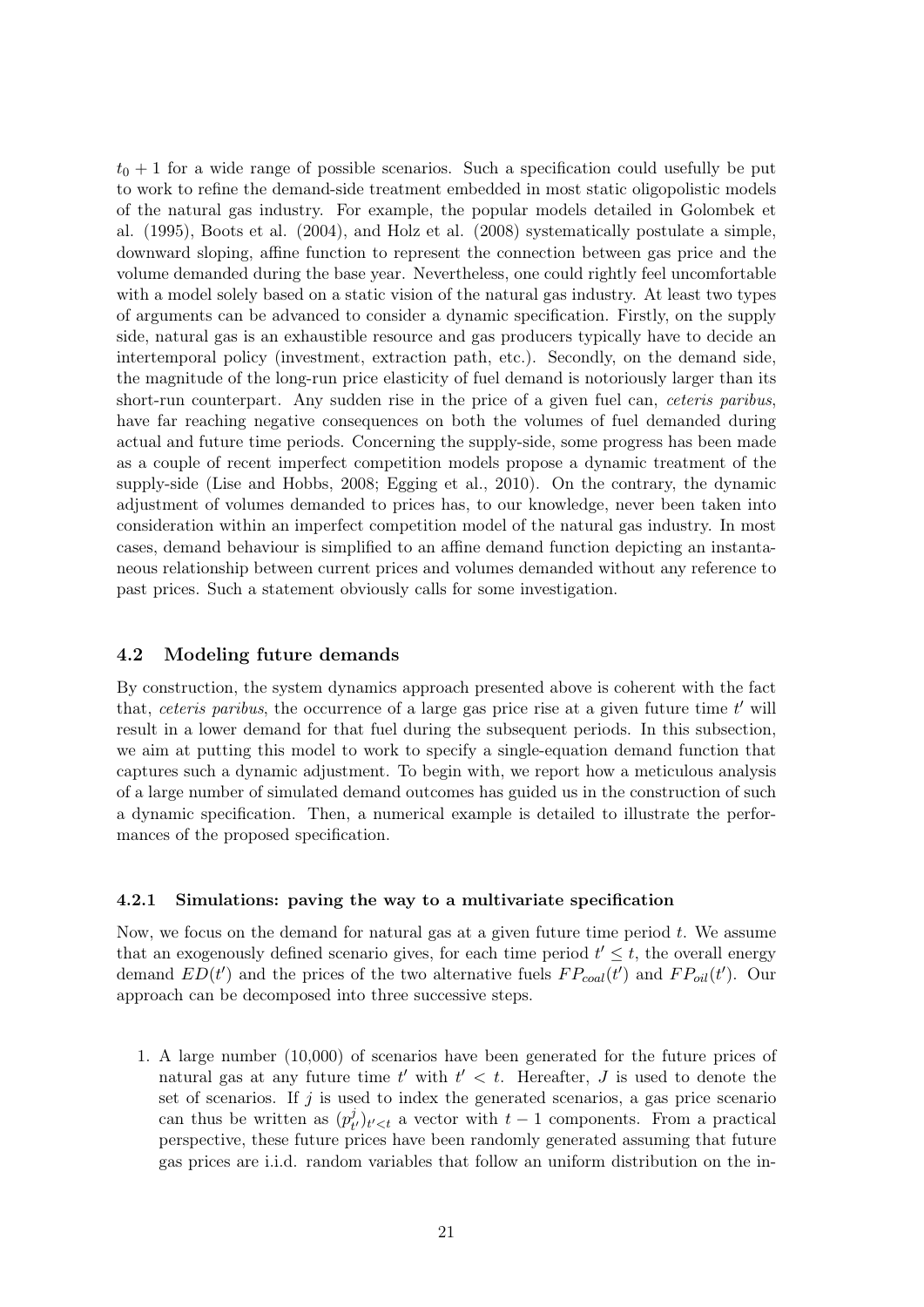terval [0, 700]\$/toe. These assumptions allow us to explore a large domain of possible future price scenarios<sup>6</sup>.

- 2. Then, we propose to analyze, for each scenario  $j$ , the instantaneous relationship between the current price of natural gas  $p_t$  and  $q_t^j$  $t<sub>t</sub><sup>j</sup>$  the volume of natural gas demanded at time t. To do so, the current price  $p_t$  is varied so as to generate by simulation, for each scenario  $j$ , a data set of 1000 observations of the volume demanded. Unsurprisingly, these observations suggested the presence of a downward sloping, "S" shaped relation between the price  $p_t$  and  $q_t^j$  $t_t^j$ . Such a statement called for further investigations.
- 3. Each of these data sets has in turn been used to fit the following "S-shaped" specification. As a result, we have estimated, for each scenario j, the parameters  $\beta_t^j$  $\delta_t^{\bar j},\,\delta_t^{\bar j}$  $\frac{j}{t}$  $\gamma^j_t$  $t$ <sub>t</sub> and  $pc_t^j$  $t_t^j$  (according to equation (13)):

$$
\hat{q}_t^j(p_t) = \beta_t^j + \delta_t^j \cdot \left(1 - \tanh\left(\gamma_t^j \cdot (p_t - p c_t^j)\right)\right) \tag{18}
$$

For each parameter, we can gather the values  $(\beta_t^j)$  $(t^{j}_{t})_{j\in J}, (\delta^{j}_{t}% ,\delta^{j}_{t})_{j\in J}$  $(\gamma_t^j)_{j\in J},\,(\gamma_t^j)$  $(t_i^j)_{j\in J}$  and  $(pc_t^j)$  $_{t}^{j})_{j\in\mathbb{J}}$ obtained for the various scenarios  $j$  and analyze their distributional properties. Two interesting findings emerged from this analysis. Firstly, the "dispersion", measured either in absolute terms (with the sample standard deviation) or in relative terms (with the coefficient of variation) was extremely low for the series  $(\delta_t^j)$  $(\gamma_t^j)_{j\in J},\; (\gamma_t^j)$  $_{t}^{j})_{j\in\mathbb{J}}$ and  $(p c_t^j)$  $_{t}^{j}$ )j∈J. Accordingly, the values of these three parameters are not influenced by previous gas prices. Secondly, on the contrary, the values  $(\beta_t^j)$  $(t<sup>j</sup>)<sub>j\in J</sub>$  are intimately connected with those of previous gas prices. Moreover, we systematically observed that, with two scenarios  $j_1$  and  $j_2$  that are such that  $p_{t'}^{j_1}$  $\frac{1}{t'} \leq p_{t'}^{j_2}$  $t^{j_2}_{t'}$  for all  $t' < t$ , a comparison of the values  $\beta_t^{j_1}$  and  $\beta_t^{j_2}$  provided  $\beta_t^{j_1} \geq \beta_t^{j_2}$ ,  $\forall t' < t$ . This latter observation is coherent with the interpretation given for  $\beta_t^j$  $t_t^j$  in the previous subsection, i.e., a parameter that captures the "clay" effect associated with past investment decisions.

This three-step approach has been replicated for several time horizons t (in the range  $t_0+2$ and  $t_0 + 30$  years), for various countries, various alternative scenarios for both the overall energy demand and the prices of the two alternative fuels (coal and oil). Our empirical findings systematically confirmed the fact that: (i) the parameters  $\delta_t^j$  $\hat{y}_t^j,\ \gamma_t^j$  $t_t^j$  and  $pc_t^j$  do not depend on previous gas prices, whereas *(ii)*  $\beta_t^j$  $t_t^j$  exhibits a clear dependence on past values of the natural gas prices. From these investigations, it appears that: the index  $j$  can be dropped on the parameters  $\delta_t$ ,  $\gamma_t$  and  $pc_t$ , and that  $\beta_t^j$  $t_t^j$  can be viewed as the value taken by  $\beta_t$  a multivariate function of past gas prices evaluated at the particular point  $(p_t^j)$  $(t'_{t'})_{t' < t}, i.e.,$ 

$$
\hat{q}_t^j(p_t) = \beta_t \left( (p_{t'}^j)_{t' < t} \right) + \delta_t \left( 1 - \tanh \left( \gamma_t \left( p_t - p c_t \right) \right) \right) \tag{19}
$$

In addition, one may wish to elaborate on the path-dependency that is at work for the parameter  $\beta_t$ . As this parameter reflects the rigidity associated with past decisions, it is

<sup>&</sup>lt;sup>6</sup>More subtle probabilistic models fitted on historical time series, including alternative distributions and autocorrelation, have also been considered. Given that the obtained results did not differ from those detailed here, we have decided to maintain these rough assumptions.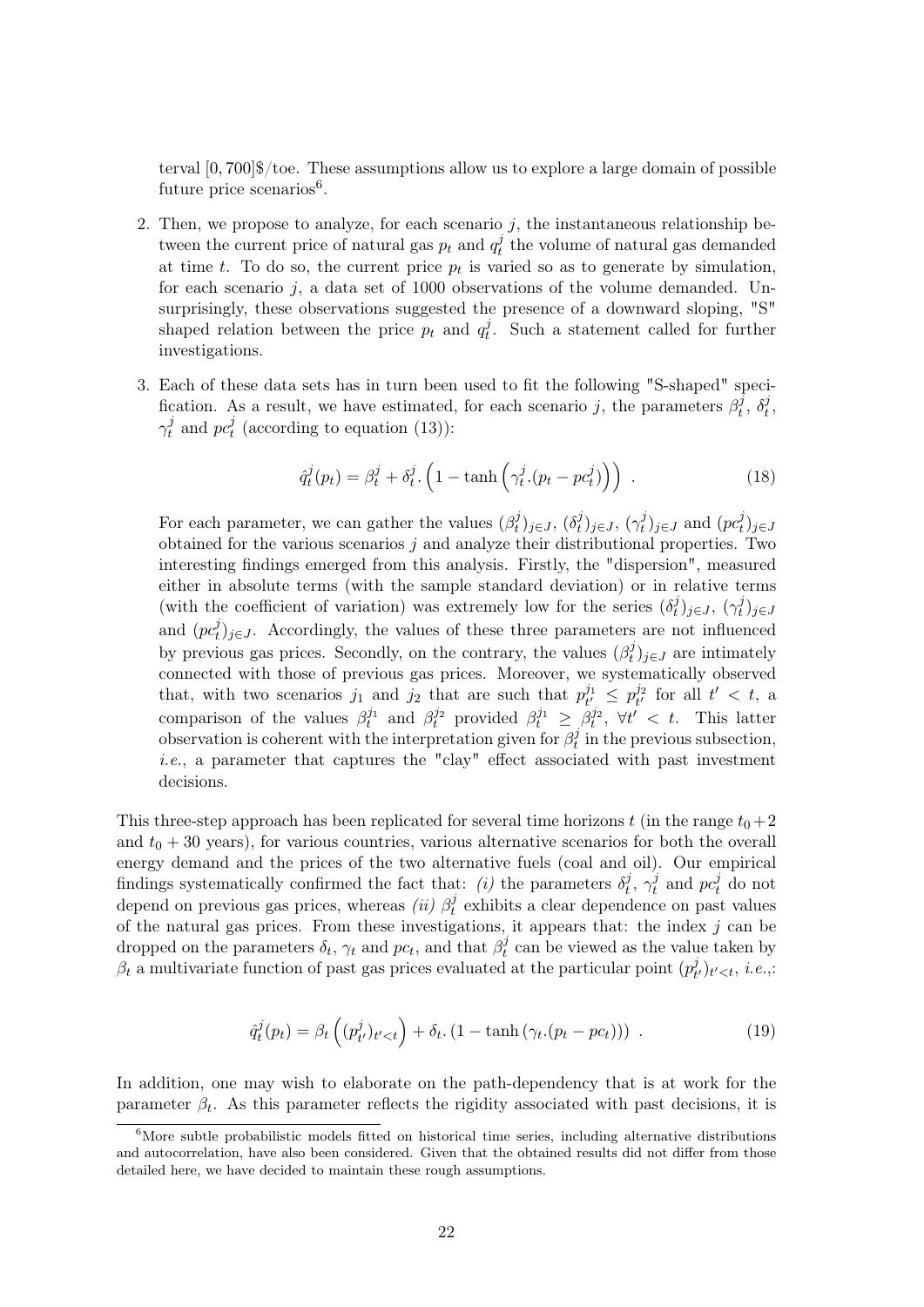tempting to relate it to  $q_t^j$  $t_{t-1}$  the volumes demanded at time  $t-1$  in the scenario j (modulo some aging/scrapping of installed equipment). These latter volumes can, in turn, be approximated by the "S" shaped function  $\hat{q}_t^j$  $t_{t-1}$  evaluated at the particular price  $p_t^j$  $_{t-1}^j$ :

$$
\hat{q}_{t-1}^j(p_{t-1}^j) = \beta_{t-1}^j + \delta_{t-1} \cdot \left(1 - \tanh\left(\gamma_{t-1} \cdot (p_{t-1}^j - pc_{t-1})\right)\right) \tag{20}
$$

Here, the overall volume  $\hat{q}_t^j$  $t_{t-1}^j(p_t^j)$  $t_{t-1}$ ) can also be decomposed into: those precisely decided at date  $t-1$ , and those encapsulated within the term  $\beta_t^j$  $t_{t-1}$  that reflects earlier decisions. This latter term can in turn be related, modulo some aging/scrapping of installed equipment, to  $q_t^j$  $t_{t-2}$ , a volume that can be approximated by  $\hat{q}_t^j$  $\bar{t}_{t-2}^j(p_t^{\bar{j}})$  $(t<sub>t-2</sub>)$  and so on...

Because of this nested scheme, one could wish to model the function  $\beta_t\left((p_t^j\right))$  $(t'_t)_{t'_t}$ , given in (19), with an additive specification that explicitly tracks the contributions of earlier vintages:

$$
\beta_t\left((p_{t'}^j)_{t'
$$

where  $\beta_{0,t}$  denotes the contribution of burners initially present at time  $t_0$ , and  $h_{t'\to t}$  is a function that models the aging of burning appliances installed at date  $t'$ . Rather than specifying these aging processes, we consider that the aging function only alters the amplitude parameters  $\delta_{t'}$  so that equation (21) can be rewritten as follows:

$$
\beta_t\left((p_{t'}^j)_{t'
$$

Since this formula, which will be confirmed in the following section, holds for a huge number of possible values of  $(p_t^j)$  $(t<sub>t</sub>)<sub>t'</sub>$ , we can drop the scenario index j, and write:

$$
\forall (p_{t'})_{t' < t}, \ \beta_t ((p_{t'})_{t' < t}) = \beta_{0,t} + \sum_{t' < t} \delta_{t',t}. (1 - \tanh (\gamma_{t',t}.(p_{t'} - pc_{t',t}))) \ . \tag{23}
$$

If we denote  $\delta_{t,t} = \delta_t$ , both equations (22) and (19) suggest to model the volumes demanded at date  $t$  thanks to the following multivariable specification:

$$
\hat{q}_t((p_{t'})_{t' \le t}) = \beta_{0,t} + \sum_{t' \le t} \delta_{t',t}. (1 - \tanh(\gamma_{t',t}.(p_{t'} - pc_{t',t}))) , \qquad (24)
$$

where  $\beta_{0,t}$ ,  $(\delta_{t',t})_{t'\leq t}$ ,  $(\gamma_{t',t})_{t'\leq t}$  and  $(pc_{t',t})_{t'\leq t}$  are unknown parameters to be determined numerically.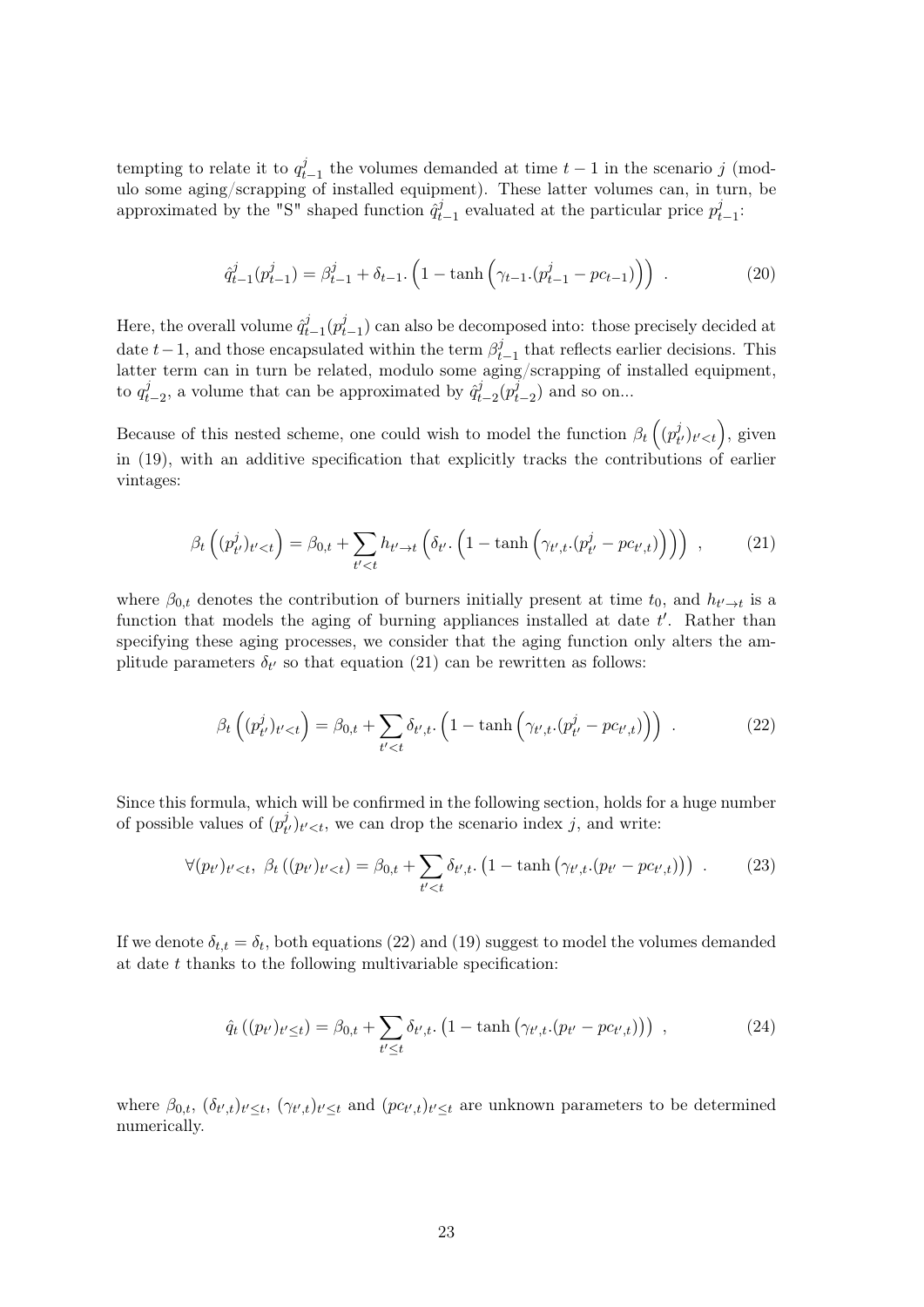#### 4.2.2 Estimation and performance

We can now clarify the calibration procedure used to fit the approximation specified in equation (24). As in subsection 4.1, we need to define a distance between the simulated demand function  $q(t)$  and the theoretically proposed one  $\hat{q}(t)$ . Let us re-write the functions while showing the main variables:  $q(t, (p_{t'})_{t' \leq t})$  and  $\hat{q}(t, (p_{t'})_{t' \leq t})$ . It is difficult to define a distance because of the multivariable aspect of the functions, the variables being  $(p_{t'})_{t' \leq t}$ and t. Therefore, we define the time-depending error as follows:

$$
error(t) = \lim_{n \to \infty} \frac{1}{n} \sum_{j=1}^{n} \frac{|q(t, (p_{t'}^j)_{t' \le t}) - \hat{q}(t, (p_{t'}^j)_{t' \le t})|}{q(t, (p_{t'}^j)_{t' \le t})}
$$
(25)

where the variables  $p_1^j$  $j_1, p_2^j$  $i_2^j... p_t^j$  $t<sub>t</sub><sup>j</sup>$  are randomly selected between 0 and 700\$/toe (uniform distribution), for all  $j \in \mathbb{N}$ . Thanks to the strong law of large numbers, we know that 1  $\frac{1}{n}\sum_{j=1}^n$  $|q(t,(p_{t'}^j)_{t'\leq t}) - \hat{q}(t,(p_{t'}^j)_{t'\leq t})|$  $\frac{q(t, (p_t^j)_{t' \leq t}) - q(t, (p_t^j)_{t' \leq t})}{q(t, (p_t^j)_{t' \leq t})}$  converges when  $n \longrightarrow \infty$ .

Here again, our method minimizes the (time-depending) errors in order to estimate the parameters  $\beta_{0,t}$ ,  $\delta_{t',t}$ ,  $\gamma_{t',t}$  and  $pc_{t',t}$ . In the following, we report an illustration obtained for Canada, in year 2013. The following scenario has been used: constant fuel prices  $FP_{coal}=165$  \$/toe,  $FP_{oil}=1030$  \$/toe and a constant overall energy demand  $ED=30$  Mtoe. Table 6 gives the values of the parameters  $\beta_{0,2013}$ ,  $\gamma_{t',2013}$ ,  $pc_{t',2013}$  and  $\delta_{t',2013}$  for  $t' \in$  ${2009...2013}.$ 

| time $(t')$                                          | 2009   | 2010   | 2011   | 2012   | 2013   |
|------------------------------------------------------|--------|--------|--------|--------|--------|
| $\delta_{t',2013}$ (ktoe)                            | 595    | 611    | 625    | 636    | 644    |
| $\gamma_{t',2013}~(\$/\mathrm{toe}^{-\overline{1}})$ | 0.0043 | 0.0043 | 0.0043 | 0.0043 | 0.0043 |
| $pc_{t',2013}$ (\$/toe)                              | 352    | 352    | 352    | 352    | 352    |

Table 6: Optimal parameters, Canada, industrial sector, natural gas, year 2013

| $\beta_{0.2013}$ (ktoe) |
|-------------------------|
|-------------------------|

The error we find numerically is very small:  $\forall t$ ,  $error(t) \leq 10^{-7}$ . This is a validation of the use of the functional form provided in equation (24) to mathematically describe the demand function.

The new parameter  $\beta_{0,t}$  decreases with time. Indeed, formula (24) indicates that  $\beta_{0,t}$  is the residual demand in year  $t$ , when all the previous natural gas prices are very high. This residual consumption is expected to decrease with time if no investments are made in natural gas (which is the case when the natural gas prices are high, considering equation  $(2)$ ).

At a fixed time t, the parameter  $\delta_{t',t}$  increases with  $t'$ , which is intuitive: the consumption dependence on natural gas price in year  $t'$  is less and less important in the future. If the global demand remains constant over time, the parameters  $\delta_{t',t}$  behave like the following:

$$
\delta_{t',t} = \delta_0 \kappa^{t-t'}
$$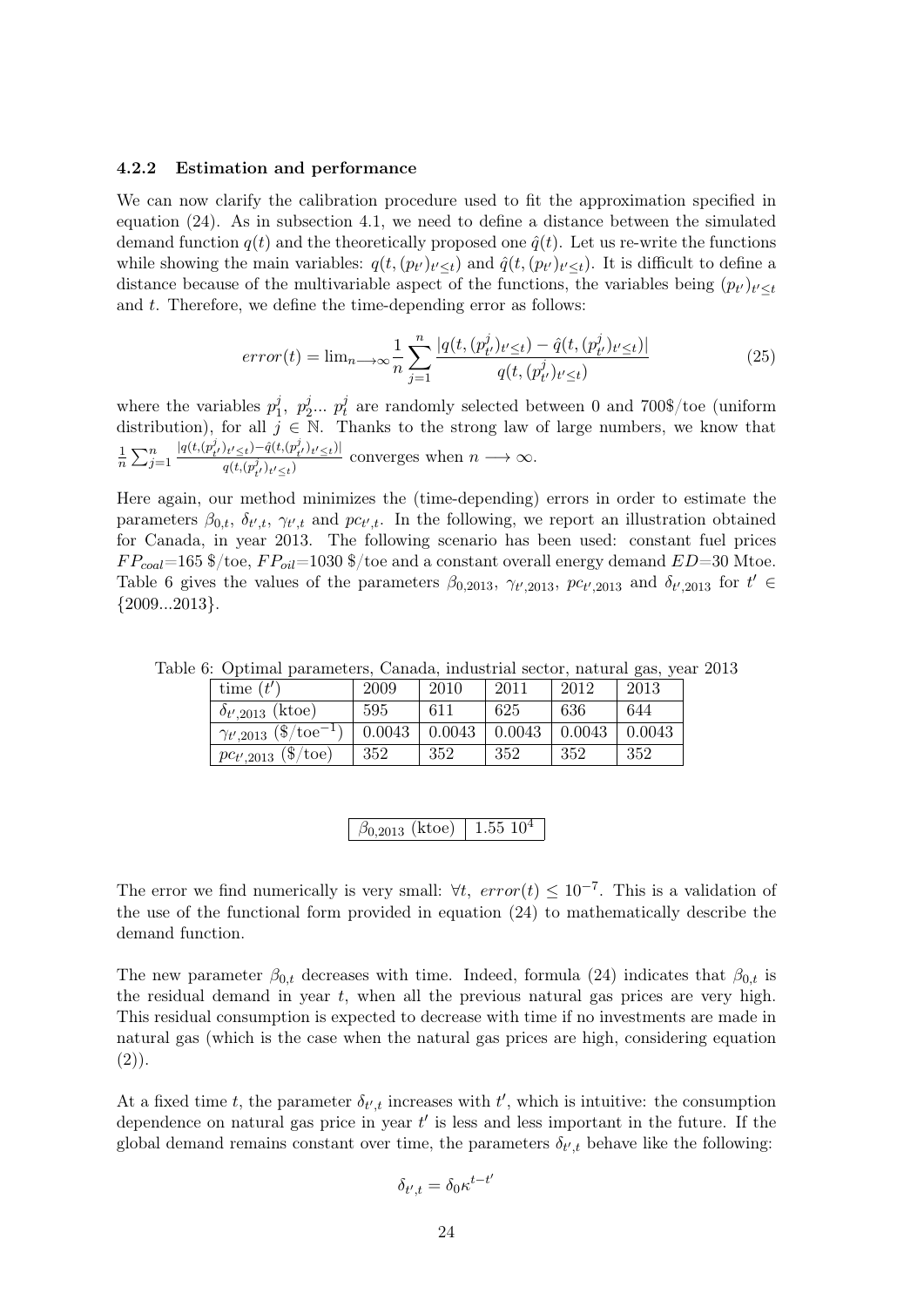where  $\delta_0$  and  $\kappa$  are constants. We found out that the new parameter  $\kappa$  is roughly the same for all the countries we studied:  $\kappa = 0.95$ .

There are many advantages to using our model to make a demand forecast. First, we take into account the inertia present in energy consumption, which is due to all the past investments in coal, oil and natural gas. Second, the demand function estimated for gas naturally depends on the other fuel prices. Thus, a competition between fuels, thanks to the substitution aspect, appears in the demand function. Finally, this technique takes into consideration the intertemporal dependence between consumption and prices. Indeed, fuel prices in year t will influence the demand in future years  $t' \geq t$ . Obviously, if the natural gas price is high in 2010, for instance, compared to the other fuels, few investments will be made in that fuel and the corresponding demand will therefore be low in the future years. In Abada et al. (2010), it is shown that this functional form can be used for building imperfect competition models of natural gas markets.

It has been stated before that the addiction parameter  $\beta_0$  decreases with time. Figure 8 shows the evolution of  $\beta_0$  between 2009 and 2023.



Figure 8: The evolution of  $\beta_0$  over time. Canada, industrial sector, natural gas.

The decrease of  $\beta_0$  is quasi exponential. We can numerically estimate the following dependence:  $\beta_{0,t} = Ke^{-(t-2009)/\tau}$ . The values of the constants K and  $\tau$  in the case we studied (Canada) are  $K = 1.83.10^4$  ktoe and  $\tau = 19$  years, which is roughly the investments depreciation time factor  $T_{natural\ gas}$ .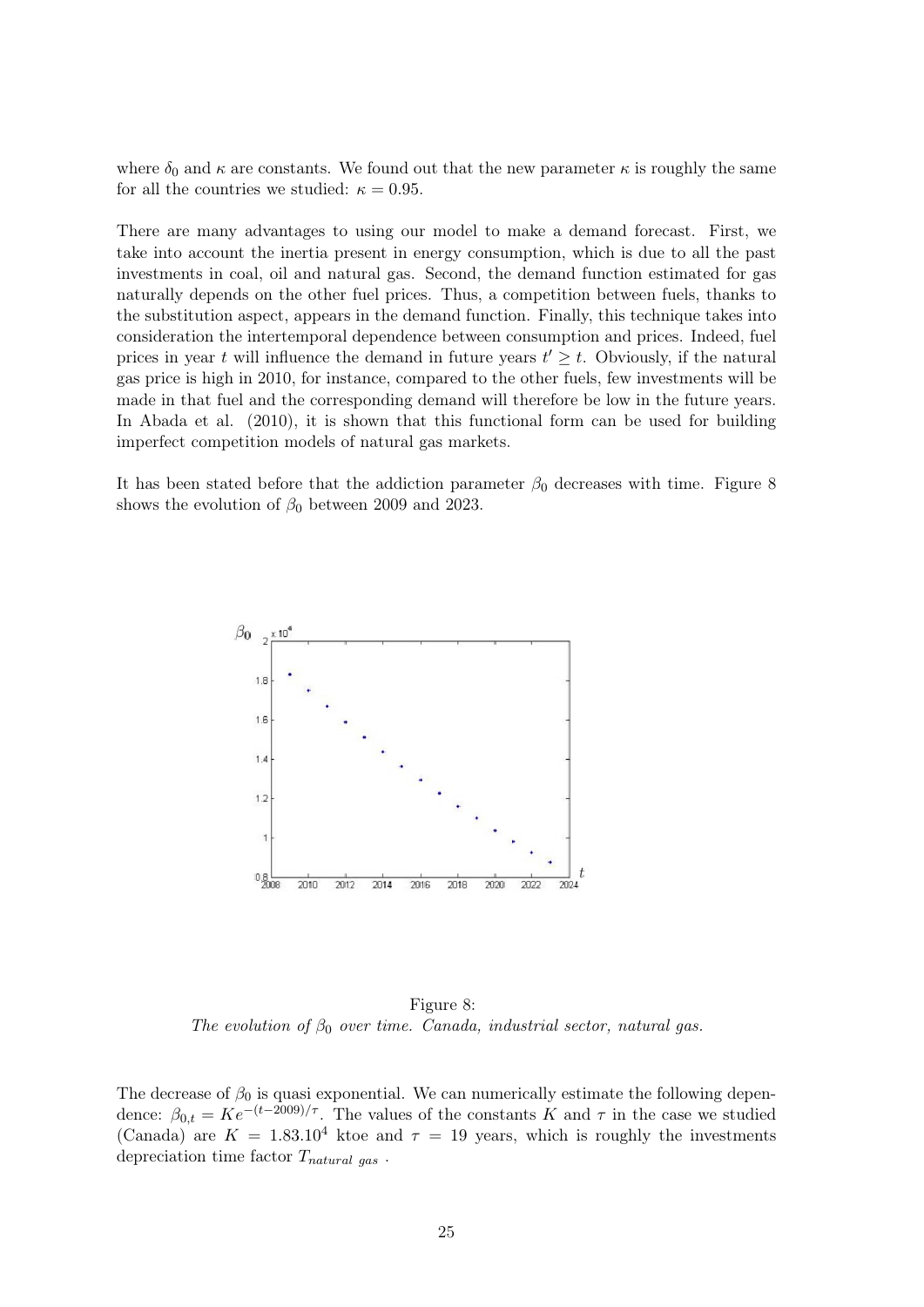# 5 Conclusion

The extent to which alternative fuels can substitute for natural gas in the industrial sector is an issue of substantial interest to both energy policy analysts and corporate planners alike. It has recently been underlined that most of the large-scale representations of the natural gas industry embed a rudimentary representation of the demand side.

To remedy this, a revisited version of the system dynamics model proposed by Moxnes (1987) is put to work to analyze fuel choices in the industrial sector. This model emphasizes the role of prices in analyzing interfuel substitutions and captures the dynamic adjustment of demand to relative fuel prices using a vintaging structure. Using data on eight of the OECD countries for the period 1978-2008, we found that this model can satisfactorily replicate past patterns of fuel consumption. These performances make the model an appealing tool to examine fuel substitution possibilities in industrial energy demand. As result, a large number of simulations have been conducted with the aim to propose an adapted single-equation specification for the demand for fuel. From these investigations, it appears that a smooth, S-shaped, function can be used to represent the instantaneous reaction of fuel demand to price. In addition, this approach provides the ingredients necessary to capture the dynamic influence of past fuel prices on current consumption level. An extended multivariable specification has thus been derived and successfully tested.

This paper demonstrates the potential of that system dynamics-based method for deriving demand curves and thus offers a promising approach to further enhance the relevance of existing large-scale models of the natural gas industry.

# References

- [1] Abada, I., Briat, V., Gabriel, S., Massol, O., 2010. A Generalized Nash-Cournot Model for the North-Western European Natural Gas markets with a Fuel Substitution Demand Function: The GaMMES Model. Proceedings of the 24th European Conference on Operational Research, Lisbon.
- [2] Abada I., Massol O., 2011. Security of supply and retail competition in the European gas market. Some model-based insights. Energy Policy, Forthcoming.
- [3] Barlas, Y., 1989. Multiple tests for validation of system dynamics type of simulation models. European Journal of Operational Research 42 (1), 59-87.
- [4] Boots, M.G., Rijkers, F.A.M., Hobbs, B.F., 2004. Trading in the downstream European gas market: a successive oligopoly approach. The Energy Journal 25 (3) 74-102.
- [5] Chi, K.C., Nuttall, W.J., Reiner, D.M., 2009. Dynamics of the UK natural gas industry: System dynamics modeling and long-term energy policy analysis. Technological Forecasting and Social Change 76 (3), 339-357.
- [6] Considine, T.J., Mount, T.D., 1984. The Use of Linear Logit Models for Dynamic Input Demand Systems. The Review of Economics and Statistics 66 (3), 434-443.
- [7] Davidsen, P.I., Sterman, J.D., Richardson, G.P., 1990. A Petroleum life cycle model for the U.S. with endogenous technology, exploration, recovery, and demand. System Dynamics Review 6 (1), 66-93.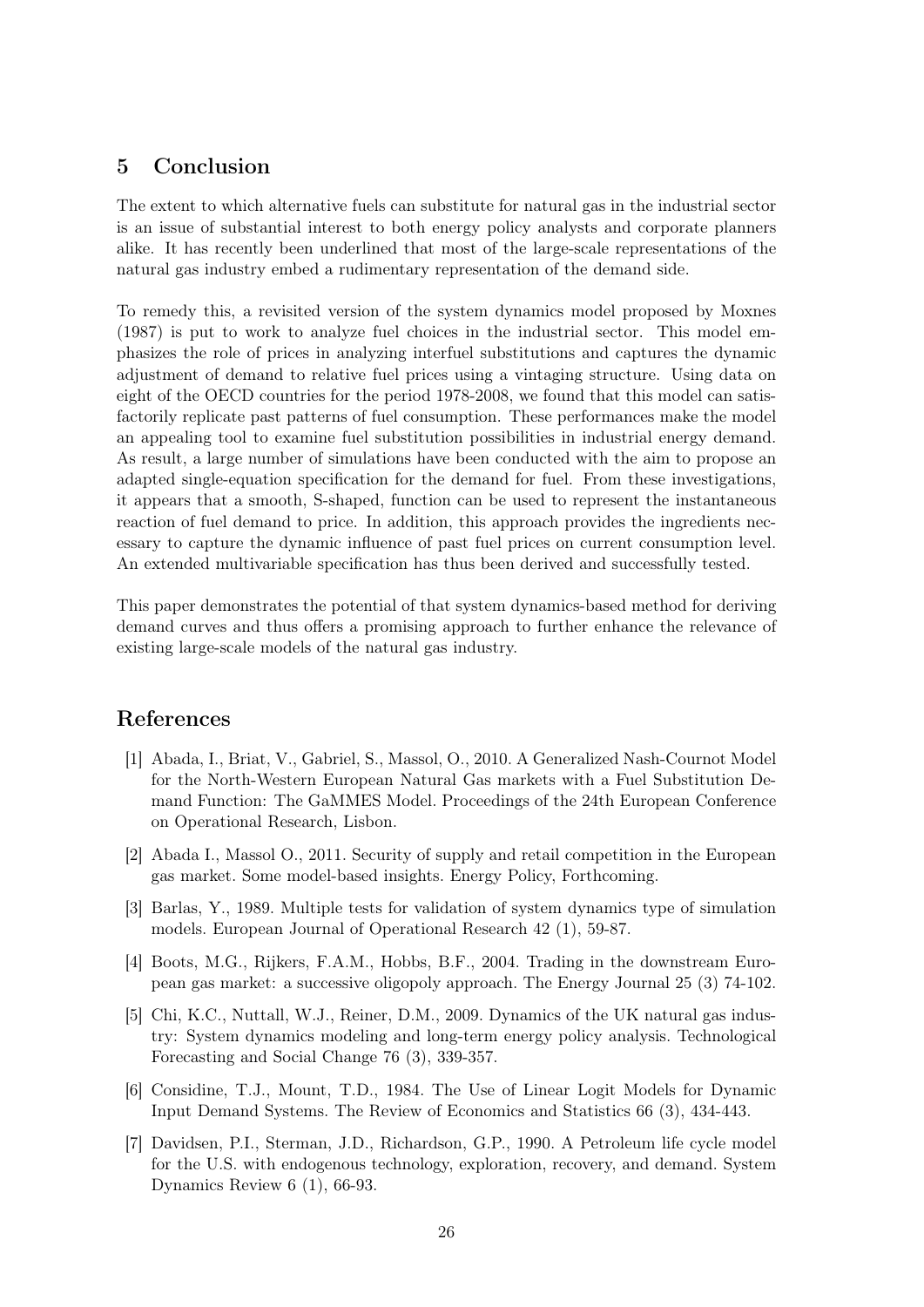- [8] Egging, R.G., Gabriel, S.A., 2006. Examining market power in the European natural gas market. Energy Policy 34 (17), 2762-2778.
- [9] Egging, R.G., Holz, F., Gabriel, S.A., 2010. The World Gas Model: A multi-period mixed complementarity model for the global natural gas market. Energy 35 (10), 4016-4029.
- [10] Fiddaman T.S. 1997. Feedback complexity in integrated climate-economy models. Doctoral Thesis Submitted to the Alfred P. Sloan School of Management. Massachusetts Institute of Technology, Cambridge, MA.
- [11] Ford, A., 1997. System Dynamics and the Electric Power Industry. System Dynamics Review 13 (1), 57-85.
- [12] Fuss, M.A., 1977. The Demand for Energy in Canadian Manufacturing. Journal of Econometrics 5 (1), 89-116.
- [13] Golombek, R., Gjelsvik, E., Rosendahl, K.E., 1995. Effects of liberalizing the natural gas market in Western Europe. The Energy Journal, 16 (1), 85-111.
- [14] Golombek, R., Hoel, M., Vislie, J., 1987. Natural gas markets and contracts. North-Holland, Amsterdam.
- [15] Holz, F., Hirschhausen, C.V., Kemfert, C., 2008. A strategic model of European gas supply (GASMOD). Energy Economics, 30 (3), 766-788.
- [16] Honoré, A., 2010. European Natural Gas. Demand, Supply and Pricing. Oxford Institute for Energy Studies. Oxford University Press, Oxford.
- [17] International Energy Agency, 2010a, World energy balances. IEA World Energy Statistics and Balances. OECD/IEA, Paris.
- [18] International Energy Agency, 2010b, Energy Prices and Taxes. OECD/IEA, Paris.
- [19] Joskow, P.L., Mishkin, F.S., 1977. Electric Utility Fuel Choice Behavior in the United States. International Economic Review 18 (3), 719-736.
- [20] Lise, W., Hobbs, B.F., 2008. Future evolution of the liberalised European gas market: Simulation results with a dynamic model. Energy 33 (7), 989-1004.
- [21] Massol, O., Tchung-Ming, S., 2010. Cooperation among liquefied natural gas suppliers: Is rationalization the sole objective? Energy Economics 32 (4), 933-947.
- [22] Mathiesen, L., Roland, K., Thonstad, K., 1987. The European network gas market: Degrees of market power on the selling side, in: Golombek, R., Hoel, M., Vislie J. (Eds.), Natural Gas Markets and Contracts. North-Holland, Amsterdam.
- [23] Morecroft, J.D.W., 2007. Strategic Modelling and Business Dynamics. John Wiley and Sons, Chichester.
- [24] Moxnes, E., 1987. The dynamics of Interfuel Substitution in the OECD-Europe Industrial Sector, in: Golombek, R., Hoel, M., Vislie J. (Eds.), Natural Gas Markets and Contracts. North-Holland, Amsterdam.
- [25] Moxnes, E., 1990. Interfuel substitution in OECD-European electricity production. System Dynamics Review 6 (1), 44-65.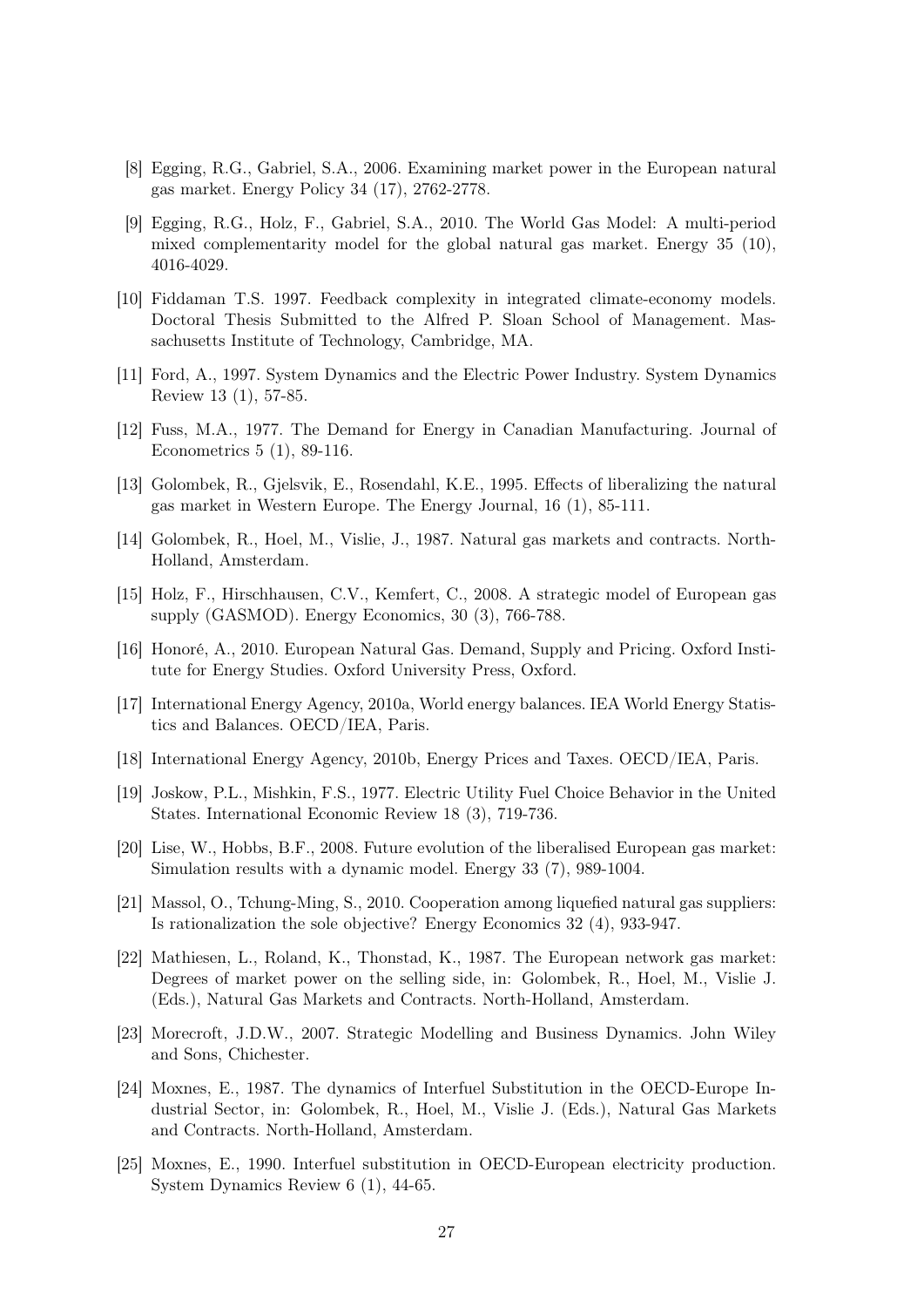- [26] Naill, R.F., 1977. Managing the Energy Transition: A System Dynamics Search for Alternatives to Oil and Gas. Ballinger Publishing Company, Cambridge, MA.
- [27] Naill, R.F., 1992. A system dynamics model for national energy policy planning. System Dynamics Review 8 (1), 1-19.
- [28] Naill, R.F., Belanger, S., Klinger, A., Petersen, E., 1992. An analysis of the cost effectiveness of US energy policies to mitigate global warming. System Dynamics Review 8 (2), 111-128.
- [29] Olaya, Y., Dyner, I., 2005. Modelling for Policy Assessment in the Natural Gas Industry. The Journal of the Operational Research Society, 56 (10), 1122-1131.
- [30] Oliva, R., 2003. Model calibration as a testing strategy for system dynamics models. European Journal of Operational Research, 151 (3), 552-568.
- [31] Pindyck, R.S., 1979. The Structure of World Energy Demand. M.I.T. Press, Cambridge, MA.
- [32] Ponzo, R., Dyner, I., Arango, S., Larsen, E.R., 2011. Regulation and development of the Argentinean gas market. Energy Policy 39 (3), 1070-1079.
- [33] Qudrat-Ullah, H., Seong, B.S., 2010. How to do structural validity of a system dynamics type simulation model: The case of an energy policy model. Energy Policy 38 (5), 2216-2224.
- [34] Renou-Maissant, P., 1999. Interfuel competition in the industrial sector of seven OECD countries. Energy Policy 27 (2), 99-110.
- [35] Smeers, Y., 2008. Gas models and three difficult objectives. ECORE Discussion papers 2008/13. Louvain-la-Neuve.
- [36] Sterman, J.D., 1981. The Energy Transition and the Economy: A System Dynamics Approach. Doctoral Thesis Submitted to the Alfred P. Sloan School of Management. Massachusetts Institute of Technology, Cambridge, MA.
- [37] Sterman, J.D., 1984. Appropriate summary statistics for evaluating the historical fit of system dynamics models. Dynamica 10 (Winter), 51-66.
- [38] Sterman, J.D., 2000. Business Dynamics: Systems Thinking and Modeling for a Complex World. Irwin McGraw-Hill, Boston.
- [39] Stern, J., 2007. Is There A Rationale for the Continuing Link to Oil Product Prices in Continental European Long-Term Gas Contracts? Oxford Institute for Energy Studies NG 19. Oxford.
- [40] Stern, J., 2009. Continental European Long-Term Gas Contracts: is a transition away from oil product-linked pricing inevitable and imminent? Oxford Institute for Energy Studies NG 34. Oxford.
- [41] Tirole, J., 1988. The Theory of Industrial Organization. MIT Press, Cambridge, MA.
- [42] Urga, G., Walters, C., 2003. Dynamic translog and linear logit models: a factor demand analysis of interfuel substitution in US industrial energy demand. Energy Economics 25 (1), 1-21.